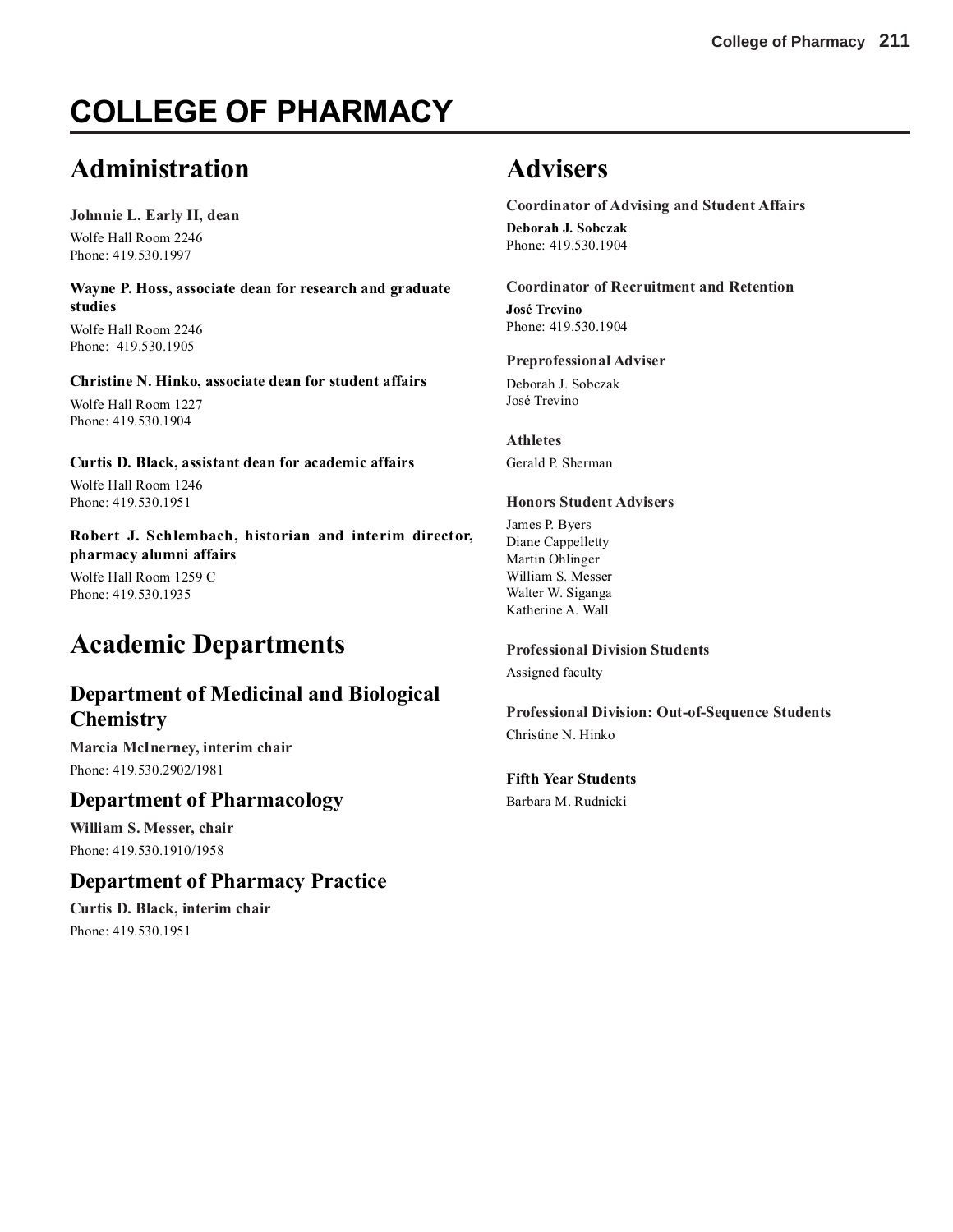# **COLLEGE OF PHARMACY**

# **Accreditation**

The College of Pharmacy holds membership in the American Association of Colleges of Pharmacy, is recognized as an institution in good standing by the Ohio State Board of Pharmacy and is accredited by the American Council on Pharmaceutical Education (ACPE).

# **Programs in Pharmacy and the Pharmaceutical Sciences**

The College of Pharmacy prepares students for careers in both the pharmaceutical sciences and the profession of pharmacy. Those who do not seek professional licensure may work in the medical, legal and biomedical professions. Those who enter the profession provide direct patient care services.

# **Pharmacy Licensure Program – Doctor of Pharmacy**

All students seeking a degree that will lead to pharmacy licensure will need to complete two years of course work in the preprofessional division of the College of Pharmacy. Following the completion of a core set of required courses, students will apply to the professional division during their second year. Admission to the professional division of the college (year 3) is competitive.

Beginning with fall 2000 the program of study leading to pharmacy licensure for entering freshman is the entry-level doctor of pharmacy (Pharm.D.). Students who have already completed a bachelor of science in pharmacy (B.S.P.) degree may enroll in the post-baccalaureate Pharm.D. degree program in order to gain additional skills and knowledge in various therapeutic areas.

Nationally, the last year for admission of freshmen who wish to pursue the five-year B.S.P. degree was fall semester 1999. All students enrolled in The University of Toledo College of Pharmacy B.S.P. program must complete their degree by June 2004. After that date, only the Pharm.D. degree will be accredited for pharmacy licensure by ACPE.

# **Contingent Admission Program**

A small group of academically exceptional high school graduates may be offered contingent admission to the entry-level Pharm.D. program. Automatic admission to the third year of the curriculum will be contingent upon successful completion of the first and second preprofessional years, while maintaining specific scholastic standards.

# **Pharmaceutical Sciences (Non-Licensure Program)**

The College of Pharmacy offers a four-year bachelor of science degree in pharmaceutical sciences (B.S.P.S.) to prepare students for a variety of careers in the pharmaceutical and biotechnological industries. Students seeking the B.S.P.S. degree will need to complete two years of course work in the lower division of the College of Pharmacy. Following the completion of a core set of required courses, students will apply to the

upper division during their second year. Admission to the upper division of the college is competitive. The B.S.P.S. will not prepare students for state board licensure nor will it prepare students to practice pharmacy.

# **Pharmacy Graduate Degree Programs**

The College of Pharmacy offers several non-licensure graduate degrees: the master of science degree in pharmaceutical sciences with program options in pharmacology/toxicology, industrial pharmacy and administrative pharmacy; the master of science degree in medicinal chemistry degree; and the doctor of philosophy degree in medicinal chemistry. Students should contact the College of Pharmacy for admission and curricular requirements.

A graduate certificate program is available to any qualifying student holding a B.S. degree in natural science who wishes to take graduate level courses in pharmacology and toxicology. Students completing this 15 semester hour program will be awarded a certificate in pharmacology/ toxicology.

In addition to the above graduate programs, the college offers 1) the post-baccalaureate doctor of pharmacy degree (students enrolled in this program are already licensed pharmacists who are continuing their education at the doctoral level), and 2) the entry-level doctor of pharmacy degree, which leads to licensure.

# **Admission to the College**

# **New Students**

All new students admitted to the College of Pharmacy will begin their studies in the preprofessional or lower division. All undergraduate students in the College of Pharmacy will be considered preprofessional or lower division students until admitted to the professional division of the B.S.P., professional division of the Pharm.D. program or the upper division of the B.S.P.S. program. For the entry-level Pharm.D. and fouryear B.S.P.S. programs, the College of Pharmacy limits student enrollment into the professional division (third year) in accordance with its facilities.

# **Transfer Students**

In order for a student to transfer from other Ohio universities into any of the baccalaureate programs of the College of Pharmacy or change from another college within The University of Toledo to the College of Pharmacy, the student must have a higher education cumulative grade point average (HEd GPA) of at least 2.5 (the HEd GPA is based on all letter grades attained at all institutions of higher learning and uses the point average scale of  $A = 4.0$ , be in good standing at the University, and be eligible to return. Evaluation of transcripts from other institutions is not done until a student is admitted into the College of Pharmacy. The student *may* be required to take placement tests in English, chemistry and/or algebra. A student who has attended another Ohio college of pharmacy must have a cumulative HEd GPA of 2.5, be in good standing at the university and be eligible to return to the college of pharmacy previously attended. Students who wish to transfer credit from another college or university must have been enrolled full time in The University of Toledo College of Pharmacy and registered for 16 semester hours (a letter grade must be received in each course) for the one semester prior to provisional acceptance to the professional/upper division.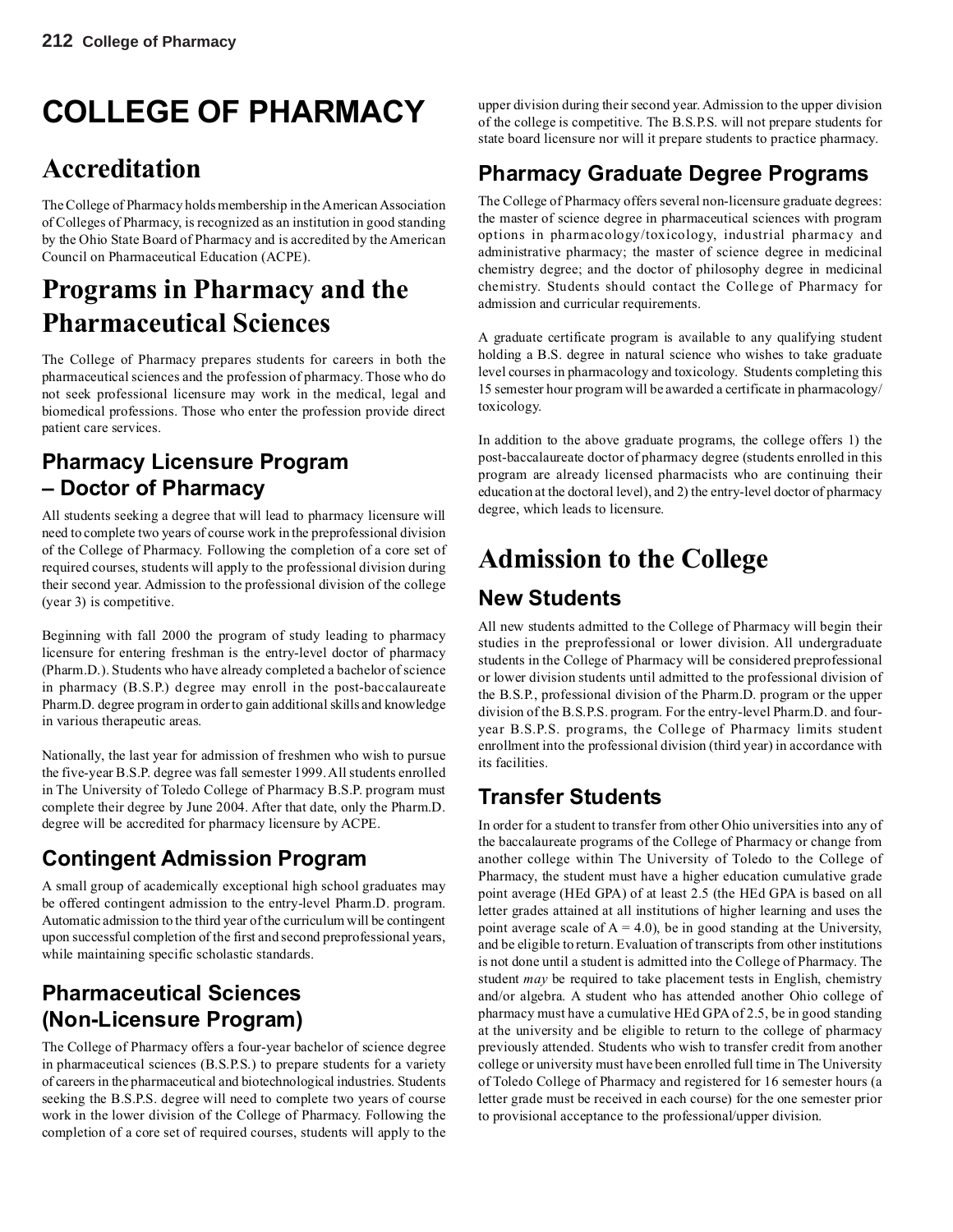Students with course work from non-Ohio institutions will be evaluated on an individual basis. After a student is admitted, the student may be asked to supply non-returnable college catalogs so that course equivalencies can be determined. The student also may be required to take placement tests in English, chemistry and/or algebra. All international transcripts submitted by transfer students must be evaluated by a College of Pharmacy designated independent agency, at the applicant's expense, for letter grade equivalency. Transfer students are only admitted to the lower division of the B.S. in pharmaceutical sciences or the preprofessional division of the B.S. in pharmacy or the entrylevel Pharm. D. program. For a transfer student to be accepted into the second year of the program, all criteria and prerequisites for secondyear class standing must be met. Second-year class standing begins only in the fall semester.

# **General Criteria for Admission to the Professional Division of the Entry-Level Doctor of Pharmacy and the Upper Division of the B.S. in Pharmaceutical Sciences**

Admission to the professional/upper division normally is made only at the beginning of the fall semester. The number of students who receive final acceptance into either the upper division of the B.S. in pharmaceutical sciences program or the professional division of the B.S. in pharmacy or the entry-level doctor of pharmacy programs will be limited to the space available. Because the number of applicants usually exceeds the number of spaces, students are admitted on the basis of the following general criteria.

In order to be finally admitted into the professional/upper division, an applicant must have completed BIOL 2150 through 2180, CHEM 1230 through 1290, MATH 1750 and 1760, PHCL 2600 and 2620, CHEM 2410 through 2470, PHYS 1750 or its equivalent and ECON 1200; have completed a minimum of 63 earned semester hours prior to entrance into the professional/upper division; and have formally applied using the appropriate form (obtainable in the College of Pharmacy Office of Student Affairs — 1227 Wolfe Hall). If an applicant is accepted into the professional/upper division, the acceptance will be provisional pending the completion of the above courses. All course prerequisites for the professional/upper division must be completed two weeks before the first day of professional/upper division classes in the fall semester for which the application is made. If the applicant fails to meet the deadline for the completion of prerequisite courses, he/she will lose provisional admission status and must apply again for admission to the professional/ upper division in the subsequent year.

Each applicant to the professional division of the licensure program will be asked to write an essay in response to a question provided by the admissions committee addressing a pharmacy-related issue.

Each applicant to the professional division will also provide the admissions committee (in care of the College of Pharmacy) with two letters of recommendation. The letters may be from professors, employers, clergy, close family friends and family health professionals (pharmacist, dentist, physician). Letters from relatives or College of Pharmacy faculty or staff are not acceptable.

All application materials must be received by the College of Pharmacy by a specified date of the same year the applicant anticipates entering the professional/upper division. There are no exceptions to the deadline.

A student who has applied for admission to the professional/upper division must maintain a 2.0 GPA (cumulative and semester) until all requirements for entrance into the professional/upper division are completed to be eligible for final admission.

In regard to admission into the professional/upper divisions, all applicants must have a cumulative GPA based upon a minimum of 16 semester hours at The University of Toledo (a letter grade must be received in each course). If a student has taken fewer than 30 semester hours at The University of Toledo, the higher educational grade point average (HEd GPA, which is based on all letter grades attained at all institutions of higher learning) will be used in the evaluation in place of The University of Toledo cumulative GPA if the HEd GPA value is less than The University of Toledo cumulative GPA. If the HEd GPA is greater than The University of Toledo cumulative GPA, the latter will be used.

Each application will be evaluated on the basis of the applicant's personal essay (licensure program only) as defined above; cumulative GPA; and science GPA in the following specified courses: CHEM 1230 and 1240; BIOL 2150 and 2170; MATH 1750; PHYS 1750 or 2070; CHEM 2410; and PHCL 2600. All transfer courses equivalent to these specified courses will be evaluated for their respective equivalent semester quality hours. A preprofessional division student will not be allowed to fulfill requirements for the professional division by enrollment in both organic chemistry and physics during the summer prior to the first professional division year.

For the licensure program, at least 80 percent of those students to be admitted provisionally will be selected by the admissions committee based on the above criteria. The remaining positions will be filled by the admissions committee using the above criteria and a personal interview.

For the B.S.P.S. program, a minimum of a 2.5 cumulative GPA and a 2.5 science GPA (as defined above) will be required for provisional admission to the upper division.

Specific criteria have been approved by the faculty of the College of Pharmacy for the admission of transfer students or of change-of-college students into the professional division. These are outlined as follows:

- Applicants who have fulfilled all admission criteria for the professional division by a specified date of the year of application can have their name added to the eligible applicant pool.
- It is the applicant's responsibility to insure that all University admission procedures or change-of-college procedures have been completed and that the necessary forms for the professional division application process have been received by the college by a specified date of the same year.
- The general criteria for admission to the professional division will be applied to the transfer student in the same manner as for the continuing College of Pharmacy student, i.e., cumulative GPA, science GPA, essential courses or their equivalents through the fall semester of the second year, personal essay and an accumulation of at least 44 semester hours. The applicant's cumulative GPA from The University of Toledo or HEd GPA (as defined above), science GPA based on all equivalent specified courses and personal essay will be used in determining admission.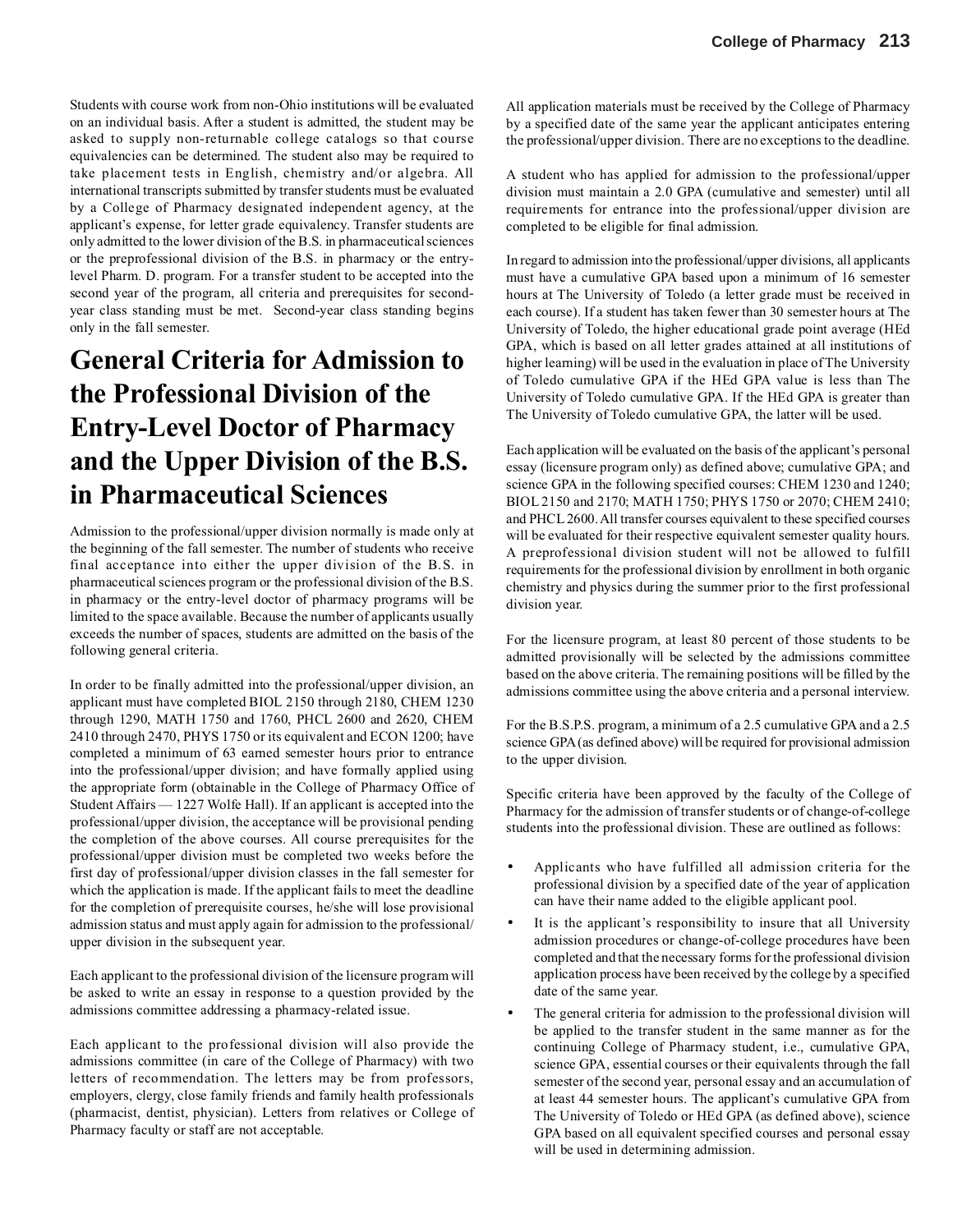- The essential courses for final admission to the professional division consist of a three quarter or two semester sequence in general chemistry and its laboratories, a three quarter or two semester sequence in biology for majors and its laboratories, a three quarter or two semester sequence in mathematics (college algebra and courses equivalent to the Mathematics for Life Science sequence), a three quarter or two semester sequence in an equivalent functional anatomy and pathophysiology course, a three quarter or two semester sequence in organic chemistry and its laboratories, two quarters or one equivalent semester of intensive physics and the equivalent of a one semester microeconomics course. Sixty-three semester hours also are necessary for final admission.
- For the essential courses taken at other institutions, equivalency is almost automatic for courses in general chemistry, general biology for majors, organic chemistry and physics. Difficulty in determining equivalency has occurred with the mathematics sequence and the functional anatomy and pathophysiology sequence. In order to determine the equivalency of the mathematics courses and functional anatomy and pathophysiology courses, a) a complete syllabus or a complete set of course notes, b) examinations taken in the course, c) the name of the text and d) the name and telephone number of the course instructor or appropriate department chairperson should be provided.
- If a candidate is unable to meet the specified application deadline, the college has set up a second admission period after the initial admissions review if there are still spaces available for additional applicants.

# **College of Pharmacy Honors Program**

The College of Pharmacy offers an Honors Program for eligible students in both B.S. in pharmaceutical sciences programs (licensure and nonlicensure tracks) as part of the University-wide Honors Program.

Highly qualified students entering the University in the College of Pharmacy will be considered for advanced placement and for entry into honors courses and honors sections of major courses offered in the first two years by the other colleges. Decisions regarding entry of students into the University Honors Program or into specific honors courses, will be made in consultation with the University Honors Program director and College of Pharmacy Honors advisers. Normally, entering students with an ACT composite score of 28 and above, coupled with a 3.75/4.00 high school GPA, will be considered for entry into honors courses. During the first two years of study, the College of Pharmacy offers courses that orient the student toward the profession of pharmacy and the pharmaceutical sciences and toward the moral and ethical responsibilities of pharmacists and pharmaceutical scientists. No honors sections of these orientation courses will be offered.

Two physiological chemistry courses and several electives are offered with honors sections. A specific honors seminar course and an honors thesis option are offered for some of the very best students in the program. These courses can fulfill requirements for electives. In addition to the overall college requirement, specific departmental requirements, on file in the respective department offices, also must be met for graduation from the College of Pharmacy with honors.

The B.S.P.S. with honors is attainable by all students who complete at least 33 semester hours of honors course work with a grade of B or better. In addition, at least 5 hours of the 33 noted above must be taken within the senior independent project and senior seminar. These courses are to be taken within the departments of medicinal and biological chemistry, pharmacology or pharmacy practice.

# **Academic Policies**

The College of Pharmacy adheres to all of University of Toledo policies and procedures. Please refer to the *General Section* of this catalog for academic policies governing all students enrolled at the University. In any case where University, college and/or departmental policies conflict, the most stringent policy applies unless waived by the college. Students should consult with the college for a complete listing of all policies and procedures specifically related to the College of Pharmacy (e.g., the Student Council Professionalism Statement, Student Academic Code— Responsibilities and Rights, and Student Rights Code—Academic Review and Appeal Process.)

# **Attendance Requirements**

Students in a professional school, as responsible individuals, are expected to attend all class meetings. The maximum number of permissible absences in a course is at the discretion of the individual faculty member. The penalty for excessive absences will be determined by the faculty member.

# **Withdrawal, Grade Deletion and Audit Policy**

*Refer to the General Information section of this catalog for Drop, Withdrawal, Grade Deletion and Audit policies that apply to all students.*

# **Pass/No Credit (P/NC) Grade Option**

Refer to the General Section of The University of Toledo General Catalog for General Academic Policies that apply to all students. P/NC grading is not available for courses taught in the College of Pharmacy. In addition to courses for which P/NC grading is used exclusively, a student may elect P/NC grading for an additional 7 credit hours excluding course work in the natural sciences (biology, chemistry, physics and mathematics with the exception of MATH 0980). These 7 P/NC hours are applicable only to courses in the humanities/fine arts and social sciences. Once the petition is filed, the request is irrevocable.

# **Good Standing for Undergraduate Students**

The University of Toledo College of Pharmacy defines "Good Standing" as a cumulative GPA of 2.0. In addition, for the purpose of verifying State Board internship affidavits, the College of Pharmacy not only requires a cumulative GPA of 2.0, but also requires a GPA of 2.0 for the semester during which the internship credit is being requested. Students will not be granted internship credit for hours received during semesters they are on academic suspension.

# **Personal Fitness**

The emotional and psychological stability of those practicing or preparing to practice pharmacy is considered to be very important for the proper performance of professional responsibility as a member of the health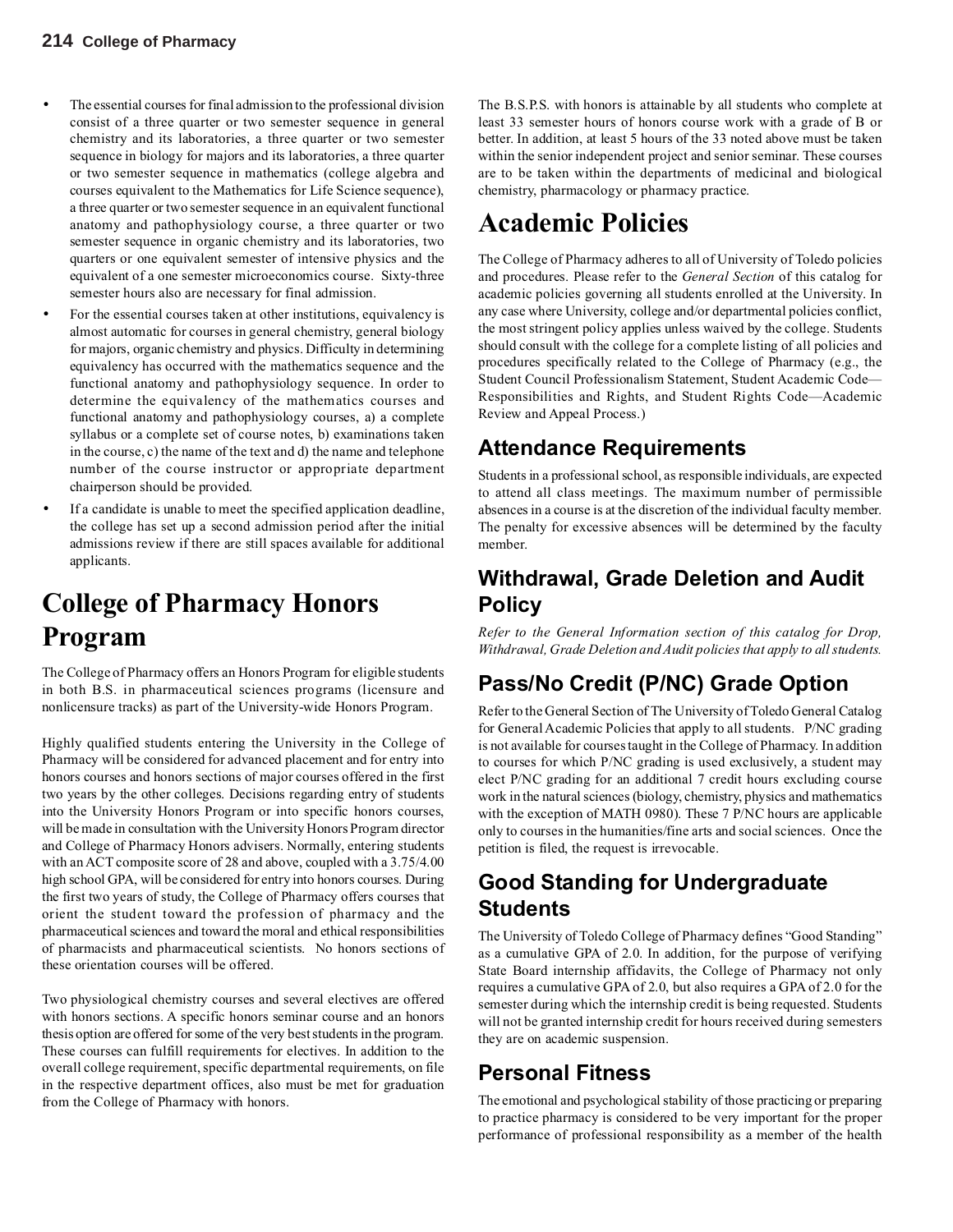team. The faculty of the College of Pharmacy recognizes that, if a student exhibits behavior suggesting an emotional or psychological abnormality bearing a reasonable relation to that student's ability to function competently in health care delivery systems, such behavior may present a hazard not only to the student, but to patients as well. If any behavior pattern provides reason to believe that a student's psychological or emotional state may have rendered that student incompetent or unsafe, the dean of the college shall meet with that student and attempt to resolve the situation by referral to the University Health Service, University Counseling Center and/or withdrawal from the pharmacy program.

# **Ethical Responsibility**

The most serious offense with which pharmacy students may become involved is the misuse of and/or dependence upon dangerous drugs. The College of Pharmacy views the admitted or proven personal abuse of such drugs, their transmittal or sale to other individuals or the use of drug documents to illegally obtain controlled or legend drugs as unprofessional conduct, which may result in dismissal from the College of Pharmacy. In addition, Boards of Pharmacy may revoke the internship license and/or deny licensure for various drug offenses. Since a current internship license is necessary for entrance into the experiential rotations in the required component of the College of Pharmacy curriculum, students without an internship license will be denied admission into these classes. Drug abuse in any form and/or misuse of drug documents must be totally avoided by those desirous of becoming pharmacists.

# **Probation, Suspension, Dismissal and Academic Performance**

For all undergraduate students (preprofessional and professional divisions) in the College of Pharmacy:

- A. Any student who fails to achieve a semester or cumulative GPA of 2.0 or greater at the end of any semester will automatically be placed on probation.
- B. Any student who fails to achieve a semester or cumulative GPA of 1.0 or greater at the end of any semester will automatically be placed on probation, will undergo a record review by the College of Pharmacy Academic Performance Committee (APC), and may be suspended from the University without a preliminary probationary semester.
- C. Any student who fails to achieve a semester or cumulative GPA of 2.0 or greater for any two of three consecutive semesters in attendance will undergo a record review by the College of Pharmacy APC and may be suspended from the University.

Suspension is made by the dean on advice from the College of Pharmacy APC, which reviews the performance of all students periodically. Suspension is from the University. The period of suspension is at least one semester exclusive of the summer terms. A student who is suspended must petition the dean for readmission, in writing (with a copy to the associate dean for student affairs), at least five weeks prior to the beginning of the semester to which the petition is directed. If the petition is accepted, the college will determine the conditions under which the student will be permitted to reenroll. If a student is readmitted and does not perform satisfactorily, permanent dismissal from the College of Pharmacy may result. A student who is on academic or disciplinary probation or suspension will be required to relinquish the duties of any office in the College of Pharmacy organizations until the student is in good standing, as defined above.

If a student is suspended, and therefore is ineligible to attend classes in a subsequent semester, that student must drop all of the courses for that semester.

Only those students who have attained a University GPA of 3.0 or greater will be permitted to register for more than 21 credit hours in any semester.

# **Preprofessional Division/Lower Division**

*Please refer to the General Section of The University of Toledo General Catalog for General Academic Policies governing all students enrolled at the University.*

# **Student Academic Code — Responsibilities and Rights**

*Refer to the General Section of The University of Toledo General Catalog and The University of Toledo Student Handbook for general policies that apply to all students.*

# **College Level Examination Program Credit (CLEP)**

The College of Pharmacy grants up to a maximum of 30 semester CLEP credits. Credits earned in the natural sciences and mathematics section of the CLEP examination will count toward the degree as free electives but do not replace the requirement for any specific course in biology, chemistry, physics or mathematics. Credits earned in the humanities and social sciences examination will count only toward meeting the additional humanities and social science requirements.

# **Advanced Standing Credit**

*Refer to the General Section of The University of Toledo General Catalog for advanced standing credit (credit by exam) policies that apply to all students.*

# **Degree Requirements**

# **Bachelor of Science in Pharmacy Degree Requirements**

Nationally, the last year for admission of freshmen who wish to pursue the 5-year B.S.P. degree was fall semester 1999. All currently enrolled students must complete their B.S.P. degree by June 2004. The B.S.P. degree is conferred upon candidates who have fulfilled the requirements described in this catalog. They are summarized as follows:

- 1. The completion of 169 semester hours of work.
- 2. The acquisition of 338 quality points or a GPA of at least 2.0 on the point average scale of  $A = 4$  points.
- 3. The completion of all work required by the standard program for pharmacy students with such substitutions as may be approved by the dean of the college. The standard program may be revised at any time by faculty action. A student after five calendar years in the professional division may be required to retake courses and/or complete the course requirements consistent with the current College of Pharmacy bulletin.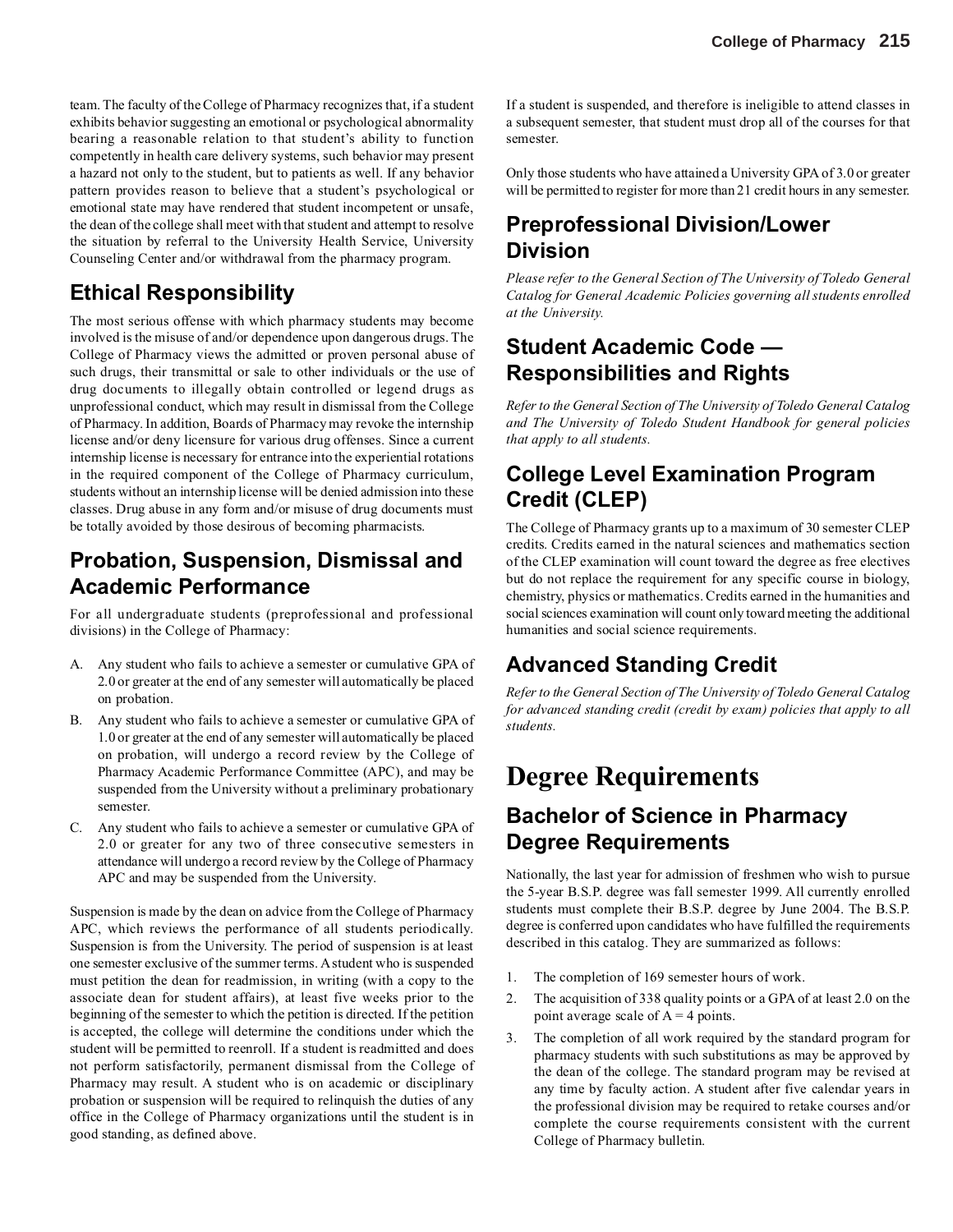- 4. Continuously enrolled students will be subject to the requirements for the degree of bachelor of science in pharmacy published in the Undergraduate Bulletin of the College of Pharmacy concurrent with their entry into the College of Pharmacy. Students without continuous enrollment, i.e., students who have been readmitted after an absence of an academic year (summers excluded), will be subject to the requirements concurrent with the semester during which they were readmitted to the college.
- 5. Student placement in college experiential rotations includes Cleveland and Toledo as well as other college-approved sites. In order to accommodate all students in the fifth year experiential rotations, it is necessary to assign students during the spring semester. (Summer and fall rotations are not available.) Each student is required to complete his or her experiential rotations at the assigned locations.

## **Curriculum**

## **Preprofessional Division**

### **First Year**

*First Semester*

| PHPR        |              |                                   |
|-------------|--------------|-----------------------------------|
|             | CHEM 1090 or |                                   |
|             | $1230*$      | Elementary/General Chem I  3 or 4 |
| <b>CHEM</b> | 1280*        |                                   |
| BIOL.       | 2150         |                                   |
| BIOL.       | 2160         |                                   |
| MATH        | - 1750       |                                   |
|             |              |                                   |

#### *Second Semester*

| CHEM 1290 |  |  |
|-----------|--|--|
| BIOL 2170 |  |  |
| BIOL 2180 |  |  |
| MATH 1760 |  |  |
|           |  |  |

\*Depending on results of chemistry and mathematics placement examinations. If CHEM 1090 is required, it must be completed successfully before CHEM 1230 and 1280 may be taken, followed by CHEM 1240 and 1290.

### **Second Year**

### *First Semester*

| PHPR 2010 |       |  |
|-----------|-------|--|
| CHEM      | 2410  |  |
| CHEM 2460 |       |  |
| PHCL      | -2600 |  |
| PHYS 1750 |       |  |
|           |       |  |
|           |       |  |

### *Second Semester*

| CHEM 2420 |  |  |
|-----------|--|--|
| CHEM 2470 |  |  |
| PHCL 2620 |  |  |
|           |  |  |

## **Professional Division**

### **Third Year**

### *First Semester*

| MBC        | 3310 |  |
|------------|------|--|
| <b>MBC</b> | 3550 |  |
| PHCL       | 3700 |  |
| PHPR       | 3010 |  |
| PHPR       | 3070 |  |
| PHPR       | 3510 |  |
|            |      |  |

### *Second Semester*

| MBC  | 3320 |  |
|------|------|--|
| MBC  | 3560 |  |
| MBC  | 3800 |  |
| MBC  | 3850 |  |
| PHCL | 3720 |  |
| PHPR | 3080 |  |
|      |      |  |

## **Fourth Year**

### *First Semester*

| MBC  | 4300 | Chemotherapy & Immunotherapy3 |  |
|------|------|-------------------------------|--|
| PHCL | 4700 |                               |  |
| PHCL | 4150 |                               |  |
| PHPR | 4400 |                               |  |
| PHPR | 4410 |                               |  |
| PHPR | 4820 |                               |  |
|      |      |                               |  |

#### *Second Semester*

| PHPR 4420 |  |
|-----------|--|
| PHPR 4520 |  |
| PHPR 4830 |  |
|           |  |

### **Fifth Year**

### *First Semester*

Professional Electives...................................................................... 13 Professional Electives are taught in the College of Pharmacy

#### *Second Semester*

| PHPR<br>4940 |  |
|--------------|--|
| PHPR<br>4940 |  |
| PHPR<br>4940 |  |
| PHPR<br>4940 |  |
| PHPR<br>4870 |  |

### **Core/Humanities and Social Sciences Requirements:**

| ENGL 1130, 1140, 1170, 1180, 1190, 1210, 1220 or 1230 3 |  |
|---------------------------------------------------------|--|
|                                                         |  |
| Select one (1) from the following:                      |  |
|                                                         |  |
|                                                         |  |

\*\*Core Electives refer to both University and college core elective requirements

To complete the total number of hours required for the bachelor of science in pharmacy degree, a student may choose freely with the following exceptions. Remedial courses may not be used. Furthermore, students may not apply more than a total of two credit hours from the following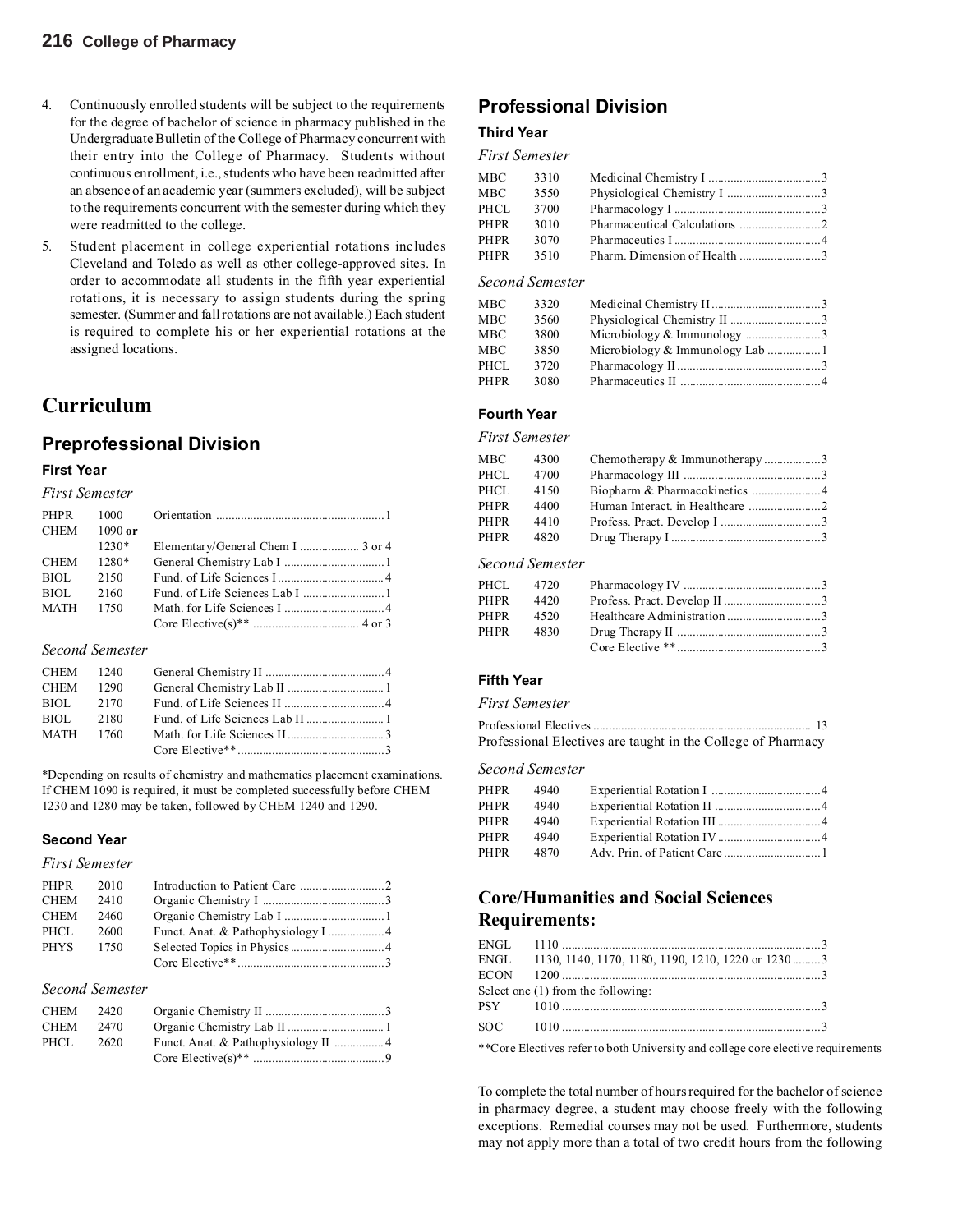areas: studio art courses (ART), music courses with performing groups (MUS), activities courses (RCA/RCRT) and recreation and leisure studies (RLS).

# **Entry-Level Doctor of Pharmacy Degree Requirements**

Following admission to the professional division, the entry-level Pharm.D. program students will complete a B.S.P.S. prior to admission to the graduate portion of the program. Students in the entry-level Pharm.D. track who have completed the B.S.P.S. at The University of Toledo with a 3.0 GPA are eligible for admission to the graduate portion of the Pharm.D. program provided that professional pharmacy standards and regulations are met.

A formal preadmission decision to the graduate portion of the Pharm.D. program will be made at the end of the fourth year while in the professional division. The final decision is contingent upon completion of the B.S.P.S. degree with a minimum GPA of 3.0. In order to graduate with the doctor of pharmacy degree, students must maintain a minimum of a 3.0 GPA with no grade lower than a C (2.0) in graduate courses as required for all graduate students.

Only students in the Pharm.D. track of the B.S.P.S. degree program will eventually qualify for state board licensure in the practice of pharmacy. To qualify, the student also must complete the graduate portion of the Pharm.D. curriculum. According to the American Council on Pharmaceutical Education, the national accrediting board for pharmacy in the United States (U.S.), all students graduating from any U.S. college of pharmacy after June 2004, and who are seeking licensure, will be required to hold the Pharm.D. degree.

A total of 137 semester hours is required for graduation with the B.S.P.S. - Pharm.D. track degree. Eligible students then may matriculate into the graduate portion of the Pharm.D. degree (see above statement). The curriculum is outlined below.

#### **First Year**

#### *First Semester*

| CHEM 1230 |  |  |
|-----------|--|--|
| CHEM 1280 |  |  |
| BIOL 2150 |  |  |
| BIOL 2160 |  |  |
| MATH 1750 |  |  |
|           |  |  |
|           |  |  |

#### *Second Semester*

|           | BIOL 2170 |  |
|-----------|-----------|--|
| BIOL 2180 |           |  |
|           | MATH 1760 |  |
|           |           |  |

#### **Second Year**

|           | <b>First Semester</b> |  |
|-----------|-----------------------|--|
| PHPR 2010 |                       |  |
| CHEM 2410 |                       |  |
| CHEM 2460 |                       |  |

| PHCL | 2600 |  |
|------|------|--|
| PHYS | 1750 |  |
|      |      |  |

#### *Second Semester*

| CHEM 2420   |      |  |
|-------------|------|--|
| <b>CHEM</b> | 2470 |  |
| PHCL.       | 2620 |  |
|             |      |  |

### **Third Year**

#### *First Semester*

| MBC  | 3310 |                                           |  |
|------|------|-------------------------------------------|--|
| PHCL | 3700 |                                           |  |
| MBC  | 3550 |                                           |  |
| PHPR | 3070 |                                           |  |
| PHPR | 3010 |                                           |  |
| PHPR | 3510 | Pharmaceutic Dimensions of Hlth Care Sys3 |  |
|      |      |                                           |  |

#### *Second Semester*

| MBC<br>3320  |  |
|--------------|--|
| PHCL<br>3720 |  |
| MBC<br>3560  |  |
| PHPR<br>3080 |  |
| MBC<br>3800  |  |
| MBC<br>3850  |  |
| PHPR<br>3940 |  |

#### **Fourth Year**

*First Semester*

| PHPR  | 3940 |                                       |  |
|-------|------|---------------------------------------|--|
| PHPR  | 4400 |                                       |  |
| PHPR  | 4410 |                                       |  |
| PHPR  | 4430 | Pathophysiology and                   |  |
|       |      |                                       |  |
| PHCL. | 4700 |                                       |  |
| PHCL  | 4150 | Biopharmaceutics & Pharmacokinetics 4 |  |
| MBC   | 4300 | Chemotherapy & Immunotherapy3         |  |
|       |      |                                       |  |

\* Some students will take PHPR 3940 in the fall; others will take it in the spring.

#### *Second Semester*

|      | PHPR 4520 |  |
|------|-----------|--|
| PHPR | 4420      |  |
| PHPR | 4440      |  |
| PHPR | 4450      |  |
|      | PHCL 4720 |  |
|      |           |  |

**Note:** At the end of the fourth year, students are candidates for a B.S. degree in pharmaceutical sciences leading toward a Pharm.D. degree.

### **Subsequent Graduate Courses in the Pharm.D. Program**

*First Semester: Summer between Fourth and Fifth Year*

|      | PHCL 5140 |                                                           |  |
|------|-----------|-----------------------------------------------------------|--|
| PHPR | 6210      |                                                           |  |
|      |           |                                                           |  |
|      |           | (PHPR 6940 will consist of 80 hours of pharmacy practice) |  |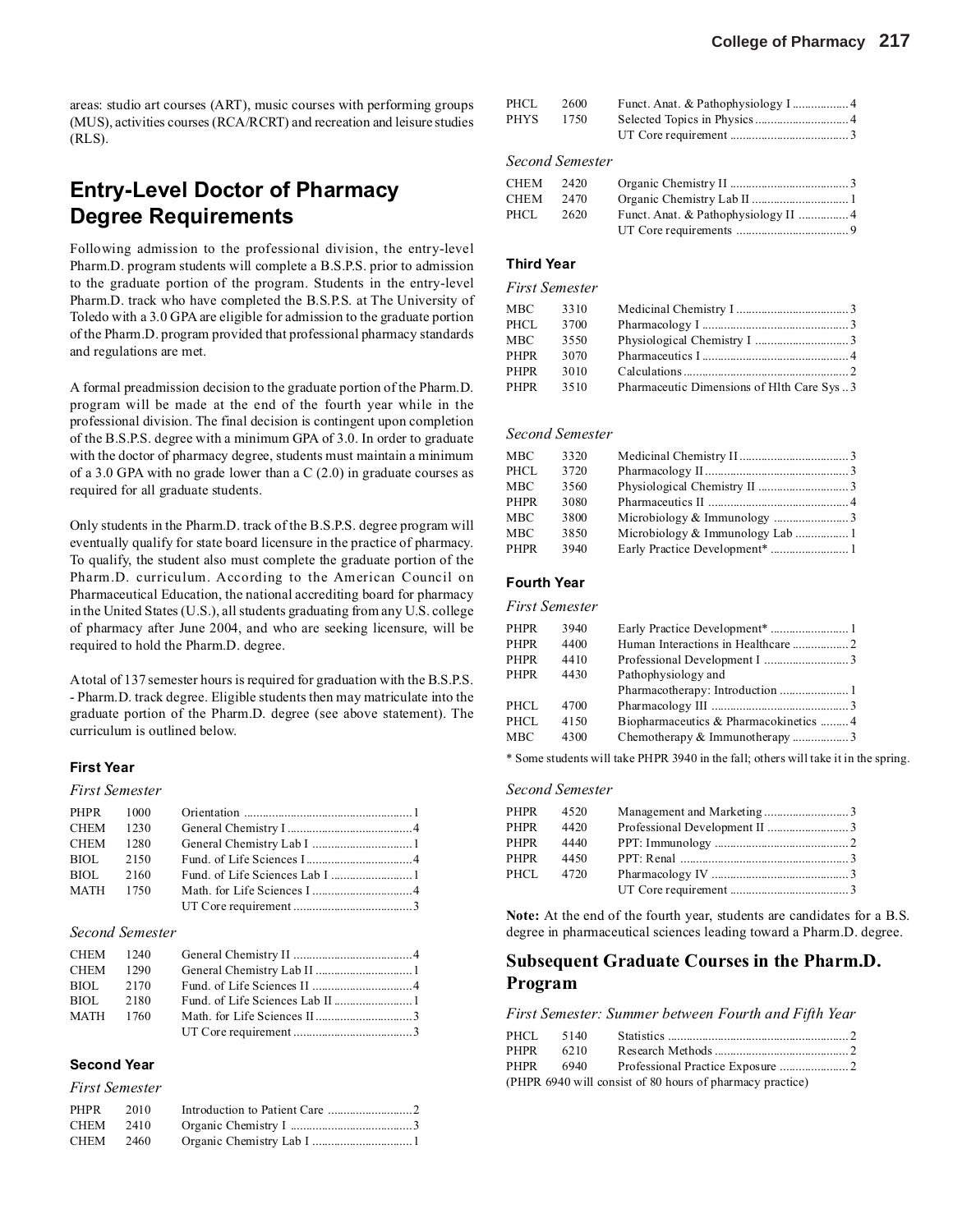### **218 College of Pharmacy**

*Second Semester: Fall Semester-Fifth Year*

| PHPR 6230 |  |  |
|-----------|--|--|
|           |  |  |

#### *Third Semester: Spring Semester-Fifth Year*

| PHPR        | 6370 |  |
|-------------|------|--|
| PHPR        | 6490 |  |
| PHPR        | 6510 |  |
| PHPR        | 6250 |  |
| PHPR        | 6240 |  |
| <b>PHPR</b> | 6550 |  |
| PHPR        | 6610 |  |
| <b>PHPR</b> | 8390 |  |
|             |      |  |
|             |      |  |

#### *Fourth Semester: Summer between Fifth and Sixth Year*

| PHPR        | 6380 |  |
|-------------|------|--|
| <b>PHPR</b> | 8470 |  |
| PHPR        | 8480 |  |
| PHPR        | 8500 |  |
| PHPR        | 8640 |  |
| PHPR        | 8620 |  |
| PHPR        | 8260 |  |
|             |      |  |
|             |      |  |

#### *Fifth Semester: Fall Semester-Sixth Year*

#### *Sixth Semester: Spring Semester-Sixth Year*

| <b>PHPR</b> |  |
|-------------|--|
| PHPR        |  |
| PHPR        |  |

**Note:**At the end of the sixth year, students are candidates for a Pharm.D. degree.

# **Bachelor of Science in Pharmaceutical Sciences Non-Pharm.D. Track Degree Requirements**

The bachelor of science degree program in pharmaceutical sciences (B.S.P.S.) for non-Pharm.D. or non-licensure majors is a four-year baccalaureate program at The University of Toledo College of Pharmacy. This curriculum takes advantage of the educational base of the college in the health-related sciences. Graduates with the four-year degree in pharmaceutical sciences who are not seeking the Pharm.D. major will not be prepared or qualified for the state board licensure in the practice of pharmacy. The curriculum for these programs is divided into course work that assures a broad liberal education in the arts and sciences followed by an advanced course of study that leads to a concentration in the pharmaceutical sciences. The structure, diversity and functional characterization of living systems will be studied, examined and

understood with emphasis on the nature of disease and the design and development of therapeutic entities.

While students who major in these more basic disciplines move on to increasingly specialized courses within those separate sciences, students of the pharmaceutical sciences, biomedical sciences or related life sciences matriculate in courses of study that continue to stress a cross fertilization of the ideas of fundamental biology and chemistry while focusing on the complexity and balance of living systems.

## **General Program Requirements**

A total of 132 semester hours are required for graduation with the B.S.P.S. - non-Pharm.D. options.

### **Lower Division Requirements**

In years 1 and 2, students in the B.S.P.S. program are required to meet the same requirements as are met by students in the Pharm.D. program. These are noted below:

#### **First Year**

*First Semester*

|           | CHEM 1230* | Elementary/General Chem I  3 or 4 |  |
|-----------|------------|-----------------------------------|--|
|           | CHEM 1280* |                                   |  |
|           | BIOL 2150  |                                   |  |
| BIOL 2160 |            |                                   |  |
|           |            |                                   |  |
|           |            |                                   |  |

#### *Second Semester*

|           | CHEM 1240 |  |
|-----------|-----------|--|
| CHEM 1290 |           |  |
| BIOL 2170 |           |  |
| BIOL 2180 |           |  |
| MATH 1760 |           |  |
|           |           |  |

\*Depending on results of chemistry and mathematics placement examinations. If CHEM 1090 is required, it must be completed successfully before CHEM 1230 and 1280 may be taken, followed by CHEM 1240 and 1290.

#### **Second Year**

#### *First Semester*

| PHPR      | 2010 |  |
|-----------|------|--|
| CHEM      | 2410 |  |
| CHEM      | 2460 |  |
| PHCL      | 2600 |  |
| PHYS 1750 |      |  |
|           |      |  |

#### *Second Semester*

| CHEM 2420 |      |  |
|-----------|------|--|
| CHEM      | 2470 |  |
| PHCL.     | 2620 |  |
|           |      |  |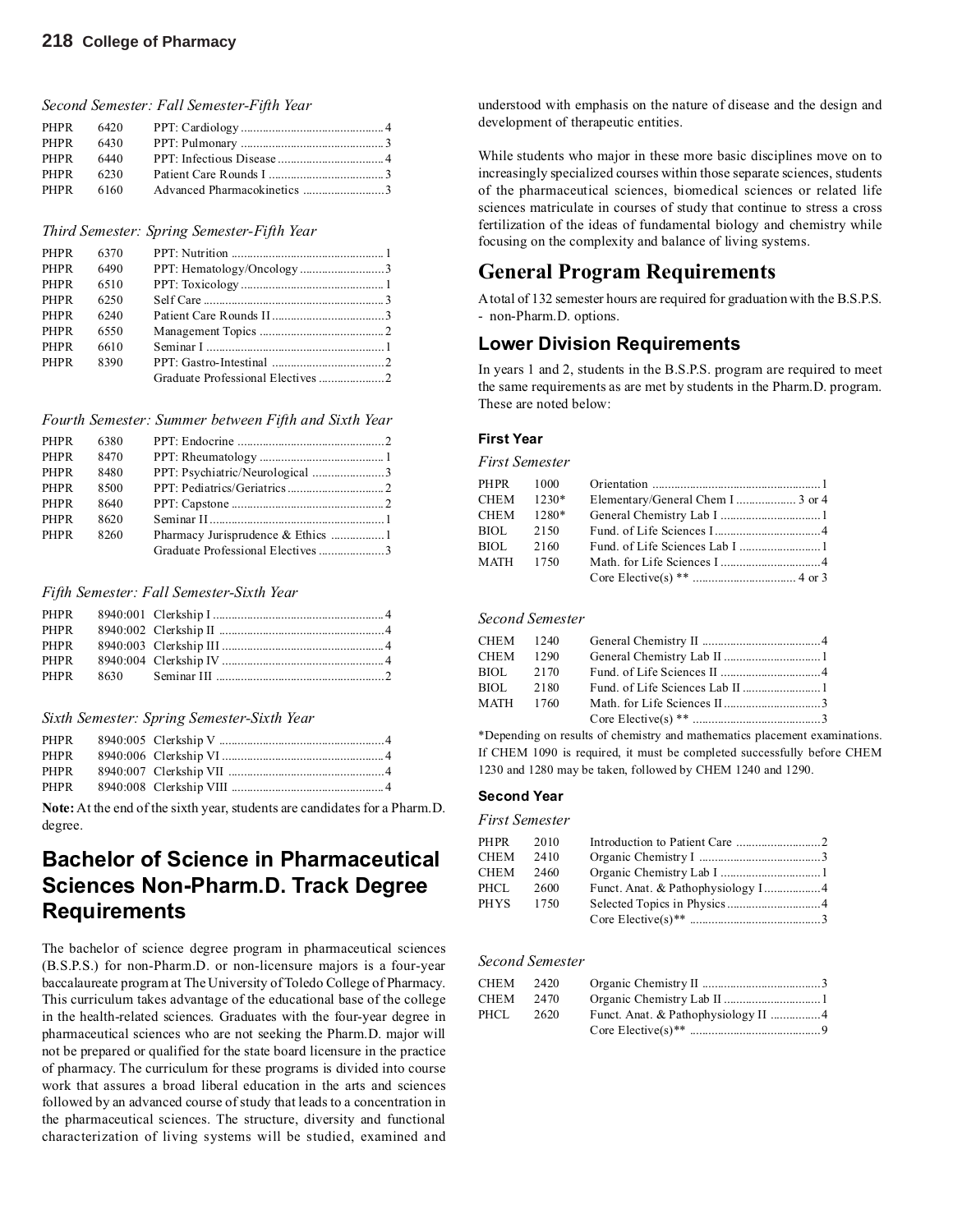## **Required Core of Upper Division Program for Pharmacology/ Toxicology or Medicinal Chemistry Options\***

\* Admission to the upper division requires a 2.5 cumulative and science GPA

#### **Third Year**

| MBC  | 3310 |  |
|------|------|--|
| MBC  | 3320 |  |
| PHCL | 3700 |  |
| PHCL | 3720 |  |
| MBC  | 3550 |  |
| MBC  | 3560 |  |

#### **Fourth Year**

| PHCL | 4700 |                            |
|------|------|----------------------------|
| MBC  | 4710 | Targeted Drug Design or    |
| MBC  | 4720 | Advances in Drug Design or |
| PHCL | 4800 |                            |

\*\*Core Electives refer to both University and college core elective requirements

This general plan requires that about one-half of the 64 semester hours of coursework (an average of 16 hours/semester) taken in the upper division will be in the required core. The remaining courses would allow for a substantially variable elective program tailored to the interests of individual students.

### **Pharmacology/Toxicology (PTOX) Majors**

In addition to the required core of courses for the upper division of the B.S.P.S. program, PHCL 4730, PHCL 4750 and PHCL 4760 are strongly recommended for all PTOX majors. For PTOX majors, a total of 24 semester hours in the upper division must be taken from the list of elective courses noted below.

### **Medicinal Chemistry (MBC) Majors**

In addition to the required core of courses for the upper division of the B.S.P.S. program, an additional 25 hours of course work must be selected from the list of elective courses below. Further, the final 15 hours of course work necessary for the degree fulfillment may be selected, with the permission of the major adviser, from other undergraduate offerings at the 3000 or 4000 level.

### **PTOX and MBC Elective Courses**

| BIOL        | 3010 |                                                |
|-------------|------|------------------------------------------------|
| <b>BIOL</b> | 3020 |                                                |
| BIOL        | 3030 |                                                |
| <b>BIOL</b> | 3040 |                                                |
| BIOL        | 4010 |                                                |
| BIOL        | 4030 |                                                |
| BIOL        | 4050 |                                                |
| <b>BIOL</b> | 4110 |                                                |
| BIOL        | 4330 |                                                |
| <b>CHEM</b> | 3310 |                                                |
| <b>CHEM</b> | 3320 |                                                |
| <b>CHEM</b> | 4300 |                                                |
| <b>CHEM</b> | 3710 | Physical Chemistry for the Biosciences I 3     |
| <b>CHEM</b> | 3720 | Physical Chemistry for the Biosciences II or 3 |
|             |      | alternative to CHEM 3710/3720                  |
| <b>CHEM</b> | 3730 |                                                |
| <b>CHEM</b> | 3740 |                                                |
| MBC         | 3800 |                                                |
| MBC         | 4300 | Chemotherapy and Immunotherapy 3               |

| мвс  | 4340    |                                                 |
|------|---------|-------------------------------------------------|
| MBC  | 4380    |                                                 |
| MBC  | 4410    |                                                 |
| MBC  | 4420    |                                                 |
| MBC  | 4430    |                                                 |
| MBC  | 4450    |                                                 |
| MBC  | 4470    |                                                 |
| мвс  | 4480    | Chemical Defense Mechanisms in Plants 2         |
| мвс  | 4710**  |                                                 |
| MBC  | 4720**  |                                                 |
| MBC  | 4760    |                                                 |
| MBC  | 4770    | Molecular Modeling in Drug Design 3             |
| MBC  | 4800    | Quantitative Structure Activity Relationships 2 |
| MBC  | 4950:01 | Research in Medicinal Chemistry  6-8            |
| MBC  | 4950:91 | Research in Medicinal Chemistry - Honors 6-8    |
| MBC  | 4980    | Special Topics in Drug Design  1-4              |
| PHCL | 4140    |                                                 |
| PHCL | 4150    | Biopharmaceutics/Pharmacokinetics 4             |
| PHCL | 4300    |                                                 |
| PHCL | 4600    |                                                 |
| PHCL | 4620    |                                                 |
| PHCL | 4710    | Pharmacology/Toxicology Seminar 3               |
| PHCL | 4720    | Pharmacology IV: Chemotherapeutics3             |
| PHCL | 4730    |                                                 |
| PHCL | 4740    |                                                 |
| PHCL | 4750    |                                                 |
| PHCL | 4760    |                                                 |
| PHCL | 4770    |                                                 |
| PHCL | 4780    |                                                 |
| PHCL | 4800**  | Human-Xenobiotic Interactions 3                 |
| PHCL | 4850    |                                                 |
| PHPR | 4010    |                                                 |
|      |         |                                                 |

\*\*Students may take as elective if not chosen as part of required core.

### **Senior Independent Project**

Students in the B.S.P.S. program may develop, in collaboration with a specific faculty adviser, a short-term experimental problem designed to introduce them to research in the pharmaceutical sciences. This activity is expected to develop intensively over one or more semesters during the senior year and will be coordinated with a senior seminar or capstone course, which will focus more broadly on research ideas and their resolution (e.g., MBC 4710 or MBC 4720). Submission and acceptance by the faculty of a formal paper based on the experimental work will be a requirement.

### **Career Service Options**

Often students will begin to develop specific career interests relatively early. Students may be placed during a summer session or on occasion during an academic semester in a practicum site. For example, students interested in toxicology as a longer-term career option may be provided with the opportunity to work in an industrial or government toxicology laboratory or regulatory agency.

Such "real life" experiences are valuable to students and will invariably help them select their career choices. Initially, this program will be voluntary; that is, it will not be required for graduation. The off campus experience will be available to as many students in the program for whom it can be arranged. Those wishing a career in industry immediately after graduation will be encouraged to take this option when it becomes available. In certain well-defined cases these experiences may be used as the basis for the senior independent project.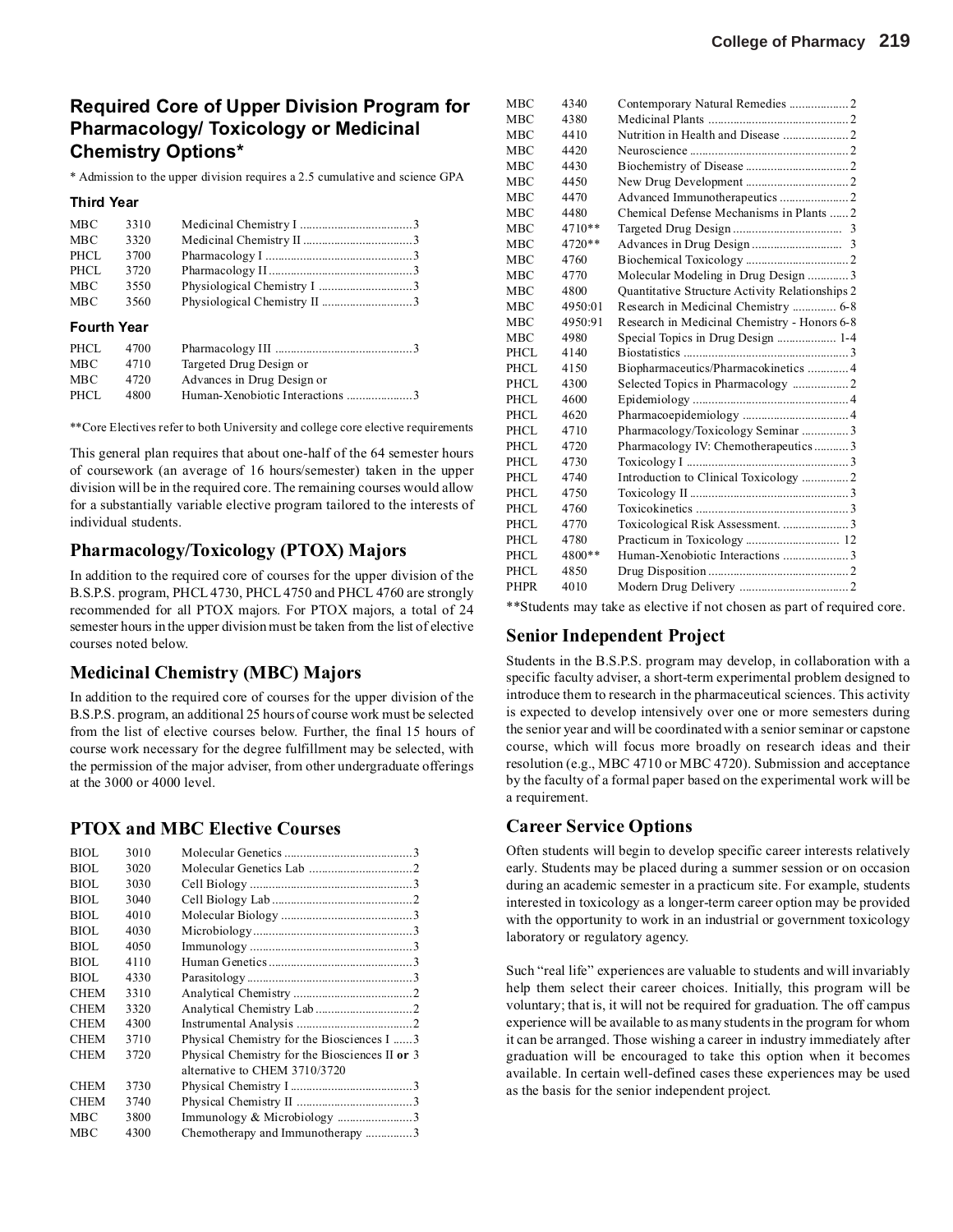## **Required Core of Upper Division Program for Pharmaceutics (PHAR) Option\***

\* Admission to the upper division requires a 2.5 cumulative and science GPA

#### **Third Year**

| <b>PHPR</b> | 3010 |  |
|-------------|------|--|
|             |      |  |
| <b>PHPR</b> | 3070 |  |
| <b>PHPR</b> | 3080 |  |
| <b>MBC</b>  | 3310 |  |
| <b>MBC</b>  | 3320 |  |
| <b>MBC</b>  | 3550 |  |
| <b>MBC</b>  | 3560 |  |
| PHCL        | 3700 |  |
| <b>BIOE</b> | 2200 |  |
| <b>ECON</b> | 4750 |  |
| PHCL        | 3720 |  |

#### **Fourth Year**

| Pharmaceutics & General Electives  9 |
|--------------------------------------|

### **Required Core of Upper Division Program for Pharmacy Administration (PHAM) Option\***

\* Admission to the upper division requires a 2.5 cumulative and science GPA

#### **Third Year**

| <b>MBC</b>  | 3310 |  |
|-------------|------|--|
| <b>MBC</b>  | 3320 |  |
| <b>MBC</b>  | 3550 |  |
| <b>MBC</b>  | 3560 |  |
| <b>MBC</b>  | 3800 |  |
| PHCL        | 3700 |  |
| PHCL        | 3720 |  |
| <b>BUAD</b> | 2040 |  |
| <b>BUAD</b> | 1020 |  |
|             |      |  |
|             |      |  |

#### **Fourth Year**

| PHCL        | 4700 |                                           |  |
|-------------|------|-------------------------------------------|--|
| PHCL        | 4720 |                                           |  |
| <b>PHPR</b> | 4550 |                                           |  |
| <b>BUAD</b> | 3010 |                                           |  |
| <b>BUAD</b> | 2060 |                                           |  |
| <b>BUAD</b> | 3030 | Management & Behav Proc Orgs3             |  |
| <b>BUAD</b> | 3040 | Principles of Financial Management3       |  |
|             |      | Specialty Business Core requirements**  6 |  |
|             |      |                                           |  |
|             |      |                                           |  |

\*\*Specialty Business Core credits may be taken from the following list:

| HURM 3220   |      |  |
|-------------|------|--|
| ORGD        | 4780 |  |
| <b>PSLS</b> | 3440 |  |
| <b>PSLS</b> | 4740 |  |
| <b>MKTG</b> | 4540 |  |
| MKTG 4570   |      |  |
|             |      |  |

| BUAD | 2070 |                                       |  |
|------|------|---------------------------------------|--|
| BUAD | 3020 | Prin Manufacturing & Service Systems3 |  |
| OPMT | 3340 |                                       |  |

## **Criteria for B.S.P.S. Class Standing**

| Year<br>First          | Criteria<br>Earned less than 30 semester hours.                                                                                                                                                                                                  |
|------------------------|--------------------------------------------------------------------------------------------------------------------------------------------------------------------------------------------------------------------------------------------------|
| Second                 | Earned at least 30 semester hours, have a HEd<br>GPA (as previously defined) of 2.5 or greater<br>(based on the point average scale of $A = 4.0$ )<br>and enrolled for organic chemistry, physics and<br>functional anatomy and pathophysiology. |
| Third                  | Earned at least 63 semester hours and officially<br>accepted into the professional or the upper<br>division.                                                                                                                                     |
| $F$ <sub>O</sub> urth* | Earned at least 101 semester hours and enrolled<br>for PHCL 4150 and PHCL 4700.                                                                                                                                                                  |
| Pharm D. Track         |                                                                                                                                                                                                                                                  |

Note: The student is responsible for the correct selection of the program of study each semester and for the fulfillment of the requirements given here. Although advisers will assist wherever possible, the final responsibility rests with the student.

The College of Pharmacy reserves the right to change its policies and procedures at any time. These changes will be binding on the date they are approved by faculty action. Courses taken at other colleges of pharmacy will not substitute for professional division courses.

A student will only be permitted to take PHPR 1000 and 2010, and PHCL 2600 and 2620 in the College of Pharmacy until admitted to the professional or upper division. Only students admitted to the professional or upper division will be allowed to take 3000 or 4000 level courses in the college.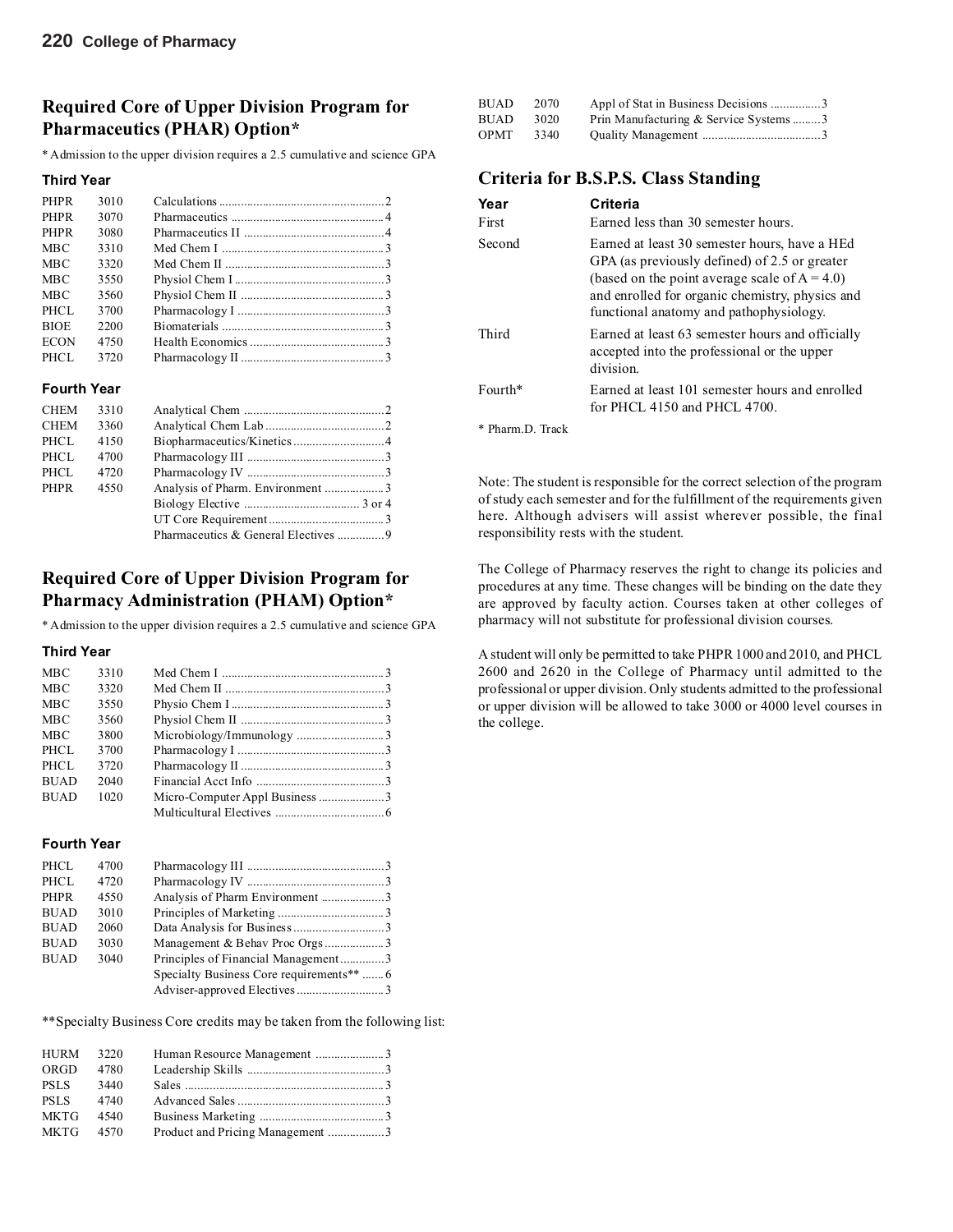# **College of Pharmacy Faculty**

# **Department of Medicinal & Biological Chemistry**

**Julian A. Davies,** 1987\*, distinguished university professor B.Sc., Imperial College of Sci. & Tech.; Ph.D., University of London

**Paul W. Erhardt,** 1994, professor B.A., Ph.D., University of Minnesota

**Max O. Funk,** 1987\*, professor B.S., Pennsylvania State University; Ph.D., Duke University

**Stephen L. Goldman,** 1987\*, professor A.B., Brooklyn College; M.S., Ph.D., University of Missouri

**Channing L. Hinman,** 1985, associate professor B.S., Brigham Young University; Ph.D., University of California-Los Angeles

**Wayne P. Hoss,** 1985, professor and associate dean for research and graduate education B.S., University of Idaho; Ph.D., University of Nebraska

**Richard A. Hudson,** 1985, professor, interim vice provost for graduate education and dean of the graduate school B.A., Kalamazoo College; Ph.D., University of Chicago

**Jon R. Kirchhoff,** 1997\*, associate professor B.A., State University of New York - Cortland; Ph.D., Purdue University

**Richard W. Komuniecki,** 1997\*, professor A.B., Holy Cross College; M.S., Ph.D., University of Massachusetts

**Marcia F. McInerney,** 1991, associate professor and interim chair B.A., University of Connecticut; M.S., Case Western University; Ph.D., University of Michigan

**William S. Messer Jr.,** 1985, professor B.S., Springfield College; M.S., Ph.D., University of Rochester

**Steven M. Peseckis,** 1994, associate professor B.S., Dartmouth College; Ph.D., Massachusetts Institute of Technology

**A. Alan Pinkerton,** 1987\*, professor R.I.C., Brighton College of Technology; Ph.D., University of Alberta

**Joseph Schradie** 1965, professor emeritus Pharm.D., M.S., Ph.D., University of Southern California; R.Ph.

**James T. Slama,** 1991, associate professor A.B., Cornell University; Ph.D., University of California

**Katherine A. Wall,** 1991, associate professor B.S., Montana State University; Ph.D., University of California

### **ASSOCIATED FACULTY**

**Graham J. Durant,** 1987, adjunct professor B.S., Ph.D., Birmingham University

**Wieslaw Klis,** 2001, research assistant professor Ph.D., University of Wroclaw

**Peter Nagy,** 1991, research associate professor Ph.D., Lorand Eotvos University of Sciences

**Jeffrey Sarver,** 2001, research assistant professor Ph.D., The University of Toledo

**L.M.V. Tillekeratne,** 1991, research professor D.Phil., Oxford University

## **Department of Pharmacology**

**Kenneth A. Bachmann,** 1973, professor B.S. Pharm., Ph.D., The Ohio State University; R.Ph.

**James Byers,** 1998, assistant professor B.S.Ch.E, University of Maryland; M.S.Ch.E, Ph.D, The University of Toledo

**Johnnie L. Early II,** 2000, professor and dean B.S. Pharm., Mercer University; M.S., Ph.D., Purdue University; R.Ph.

**Robert B. Forney,** 1981\*, associate professor (Medical College of Ohio and The University of Toledo) A.B., Ph.D., Indiana University

**Ezdihar A.M. Hassoun,** 1995, associate professor B.Sc. Pharm., University of Baghdad; Ph.D., University of Uppsala, Sweden

**Christine N. Hinko,** 1979, professor and associate dean of student affairs B.A., Clarion State College; Ph.D., The Ohio State University

**Boji Huang,** 1997, assistant professor M.D., First Medical School; M.S., University of Illinois - Champaign/ Urbana; Ph.D., University of Texas

**William S. Messer Jr.,** 1985, professor and chair B.S., Springfield College; M.S., Ph.D., University of Rochester

**Robert J. Schlembach,** 1954, professor emeritus B.S. Pharm., The University of Toledo; M.Sc., Ph.D., Purdue University; R.Ph.

**Gerald P. Sherman,** 1978, professor B.Sc. Pharm., M.Sc., Ph.D., Philadelphia College of Pharmacy and Science; R.Ph.

**Donald B. White**, 1995\*, associate professor B.S., University of California - Los Angeles; M.S., Ph.D., University of California - Irvine

\* Joint appointment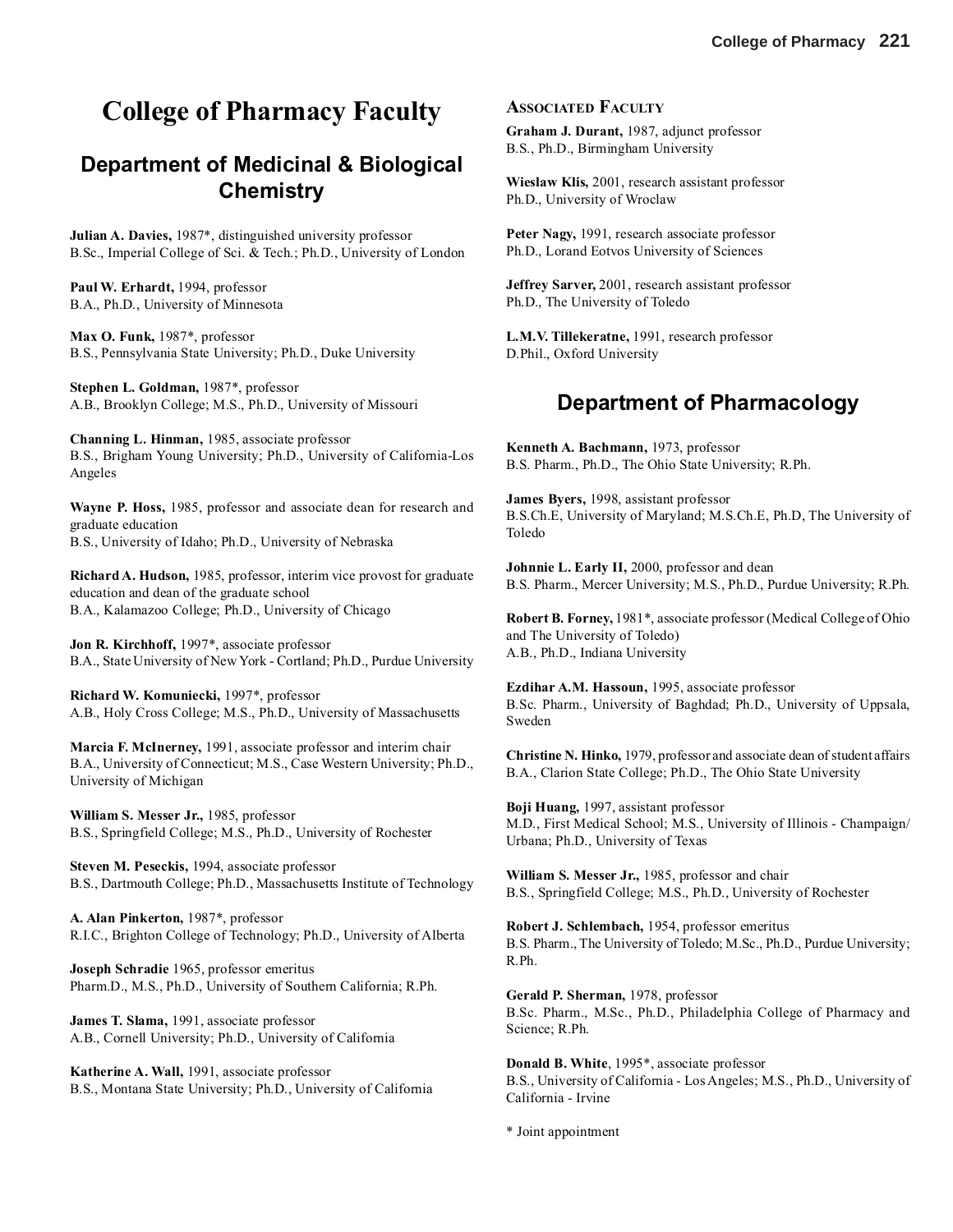### **ASSOCIATED FACULTY**

**David E. Albert,** 1996, adjunct assistant professor B.S. Pharm., The University of Toledo; M.S., Bowling Green State University; D.P.M., The Ohio State College of Podiatric Medicine

# **Department of Pharmacy Practice**

**Kenneth S. Alexander,** 1972, professor B.Sc. Pharm., M.Sc., Philadelphia College of Pharmacy and Science; Ph.D., University of Rhode Island; Ed Sp., The University of Toledo; R.Ph.

**Norman F. Billups,** 1977, professor and dean emeritus B.S. Pharm., M.S., Ph.D., Oregon State University; R.Ph.

**Curtis D. Black,** 1990, professor, interim chair and assistant dean for academic affairs B.S. Pharm., The University of Toledo; M.S., Ph.D., Purdue University; R.Ph.

**Marilyn C. Black,** 1991, assistant professor B.S. Pharm., The University of Toledo; R.Ph.

**Diane M. Cappelletty,** 2001, associate professor B.S. Pharm., Pharm. D., The Ohio State University; R.Ph.

**Angeline Gilis,** 1996, instructor B.S. Pharm., The University of Toledo; R.Ph.

**Charles I. Hicks,** 1971, associate professor B.S. Pharm., M.S., University of Iowa; R.Ph.

**Monica G. Holiday-Goodman,** 1988, associate professor B.S. Pharm., Ph.D., Northeast Louisiana University; R.Ph.

**Buford T. Lively,** 1989, professor B.S., West Virginia Institute of Technology; B.S. Pharm., West Virginia University; M.A., Marshall University; Ed.D. Pharm. Admin., West Virginia University; R.Ph.

**Steven J. Martin,** 1997, assistant professor B.S. Pharm., Pharm.D., Ferris State University; R.Ph.

**Laurie S. Mauro,** 1985, associate professor B.S. Pharm., Ohio Northern University; Pharm.D., The Ohio State University; R.Ph.

**Vincent F. Mauro,** 1985, associate professor B.S. Pharm., Ohio Northern University; Pharm.D., The Ohio State University; R.Ph.

**Linda McCall,** 1998, assistant professor B.S. Pharm., The University of Toledo; Pharm.D., Purdue University; R.Ph.

**William P. Mies,** 1972, assistant professor emeritus B.S. Pharm., The University of Toledo; M.S., Ph.D., University of Michigan; R.Ph.

**Walter W. Siganga,** 1991, associate professor B.S. Pharm., Howard University; M.S., The Ohio State University; Ph.D., University of Maryland; R.Ph.

\* Joint appointment

#### **ASSOCIATED FACULTY**

**Anne Baciewicz,** 1986, adjunct associate professor B.S. Pharm., Albany College of Pharmacy; Pharm.D., Medical University of South Carolina; R.Ph.

**Deb Bakle,** 1996, adjunct instructor B.S. Pharm., The University of Toledo; R.Ph.

**Pamela J. Black,** 1996, adjunct assistant professor B.S. Pharm., Pharm.D., The University of Toledo; R.Ph.

**Mary Beth Bobek,** 1996, adjunct assistant professor Pharm.D., University of Michigan; R.Ph.

**Ernest E. Boyd,** 1993, adjunct professor B.S. Pharm., Butler University; M.B.A., Indiana University; R.Ph.

**Donna Capozzi,** 1997, adjunct assistant professor B.S. Pharm., Rutgers University; Pharm.D., Philadelphia College of Pharmacy and Science; R.Ph.

**Riaz N. Chaudhary,** 1997, adjunct assistant professor of clinical pharmacy B.S., M.B., King Edward Medical College; M.D.

**John Chudzinski,** 1993, adjunct instructor B.S. Pharm., The University of Toledo; R.Ph.

**Marigel Constantiner,** 1997, adjunct assistant professor of clinical pharmacy B. S. Pharm., University of Puerto Rico; M.S., Purdue University; R.Ph.

**Ronald Cowan,** 1980, adjunct assistant professor B.S., University of Washington; Pharm.D., University of California; R.Ph.

**Tracy Dankoff,** 1988, adjunct assistant professor B.S. Pharm., Pharm.D., Duquesne University; R.Ph.

**Karen Durniat,** 1997, adjunct assistant professor B.S.N., The University of Toledo; M.S.N., Medical College of Ohio; C.S.

**Cynthia M. Dusik,** 1992, adjunct assistant professor B.S. Pharm., Pharm.D., University of Illinois - Chicago; R.Ph.

**Eugene R. Eavy,** 1997, adjunct instructor B.S. Pharm., University of Michigan; M.B.A., Eastern Michigan University; R.Ph.

**Alton Farmer,** 1996, adjunct assistant professor B.S. Pharm., The University of Toledo; R.Ph.

**Petra Flannigan,** 1997, adjunct assistant professor Pharm.D., University of Illinois - Chicago; R.Ph.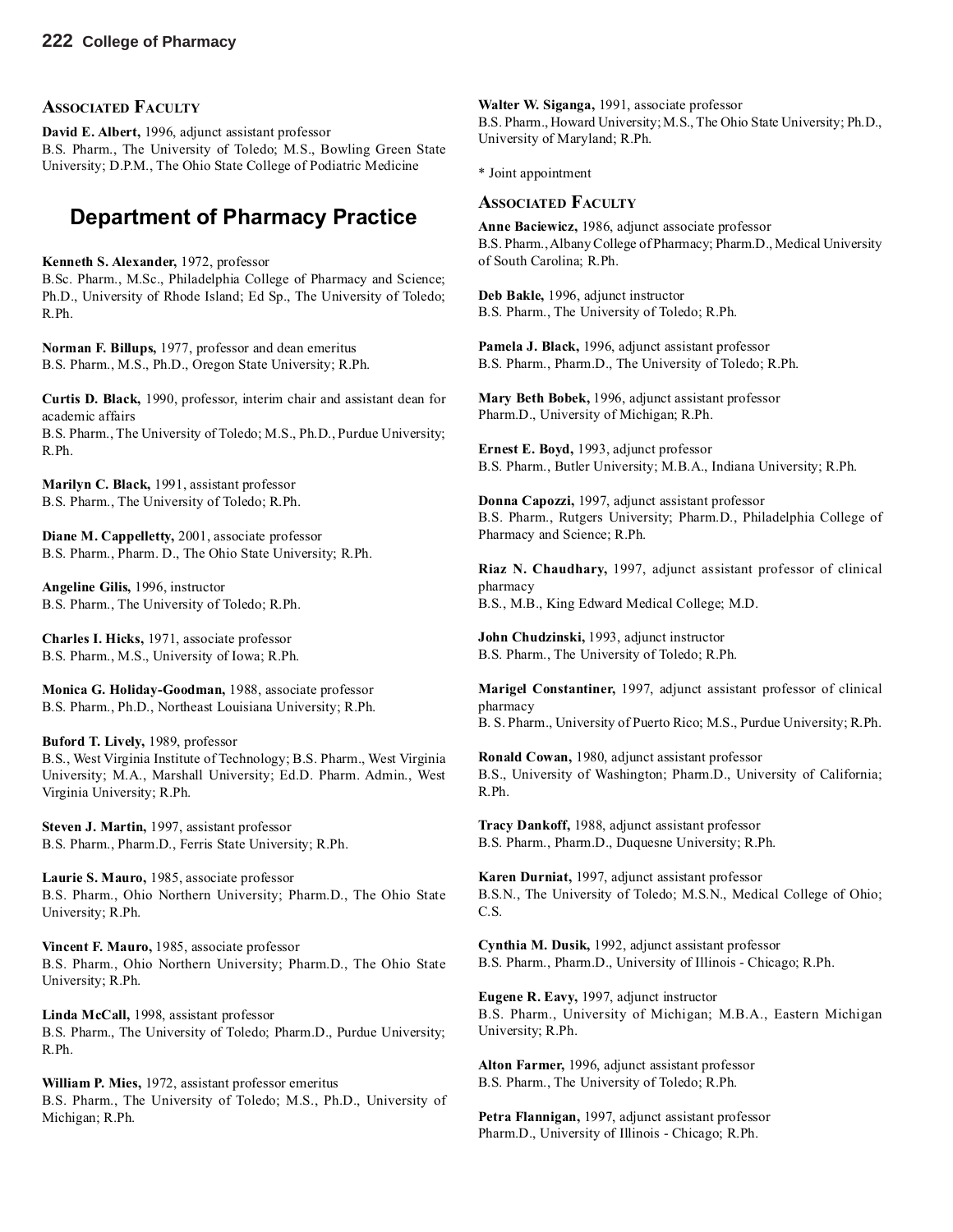**Patricia F. Flores,** 1997, adjunct assistant professor Pharm.D., University of North Carolina; R.Ph.

**Elizabeth Forrence,** 1987, adjunct assistant professor B.Sc., Albany University; Pharm.D., Philadelphia College of Pharmacy and Science; R.Ph.

**Lawrence A. Frazee,** 1993, adjunct assistant professor B.S. Pharm., Pharm.D., The University of Toledo; R.Ph.

**Paul A. Fritz,** 1981, adjunct associate professor B.A., Capital University; M.Div., Trinity Seminary; M.A., Ph.D., Bowling Green State University

**Matthew A. Fuller,** 1986, adjunct associate professor B.Sc. Pharm., Ohio Northern University; Pharm.D., University of Cincinnati; R.Ph.

**Morton Goldman,** 1985, adjunct assistant professor B.Sc. Pharm., University of Pittsburgh; Pharm.D., University of Cincinnati; R.Ph.

**James H. Granecki,** 1994, adjunct assistant professor B.S. Pharm., J.D., The University of Toledo; R.Ph.

**Helen Gutierrez,** 1997, adjunct instructor B.S. Pharm., The University of Toledo; R.Ph.

**Herb Halley,** 1991, adjunct assistant professor B.S. Pharm., Pharm.D., Purdue University; R.Ph.

**Marcus Haug,** 1997, adjunct professor B.Sc. Pharm., M.Sc. Hospital Pharmacy, North Dakota State University; Pharm.D., Purdue University; R.Ph.

**Verneda A. Hawkins,** 1993, adjunct assistant professor of clinical pharmacy B.S. Pharm., University of Cincinnati; Pharm.D., University of Kentucky; R.Ph.

**Lisa Hoisington,** 1986, adjunct associate professor B.S. Pharm., Pharm.D., University of Missouri; R.Ph.

**William L. Horvath,** 1991, adjunct professor M.D., Temple University

**Cloyd D. Jacobs,** 1995, adjunct assistant professor B.S., Oklahoma State University; B.S. Pharm., University of Oklahoma; M.B.A., Augusta College

**Tony Jinks,** 1996, adjunct assistant professor B.S. Pharm., Pharm.D., Purdue University; R.Ph.

**Maurice E. Jones,** 1981, adjunct associate professor B.Sc. Pharm., University of North Carolina; Pharm.D., University of Michigan; R.Ph.

**James Klepcyk,** 1979, adjunct professor B.S. Pharm., The University of Toledo; M.S., The Ohio State University; R.Ph.

**Linda Kosakowski,** 1995, adjunct instructor B.S. Pharm., The University of Toledo; R.Ph.

**Jan Kover,** 1996, adjunct assistant professor B.S. Pharm., The University of Toledo; R.Ph.

**Frank Krivanek,** 1995, adjunct assistant professor B.S. Pharm., M.S. Hospital Pharmacy Administration, The Ohio State University; R.Ph.

**Kay S. Kyllonen,** 1986, adjunct associate professor B.S. Pharm., St. Louis College of Pharmacy; Pharm.D., University of Kentucky; R.Ph.

**Alice C. Leone,** 1989, adjunct instructor B.S. Pharm., The Ohio State University; R.Ph.

**Jeffrey D. Lewis,** 1991, adjunct assistant professor B.S. Pharm., Ohio Northern University; Pharm.D., University of Cincinnati; R.Ph.

**Kewal K. Mahajan,** 1993, adjunct assistant professor M.B., B.S., Government Medical College; M.D., Institute of Medical Education and Research

**Celeste Marx,** 1993, adjunct assistant professor Pharm.D., University of California; R.Ph.

**Mary Sue McAslan,** 1996, adjunct assistant professor B.S. Pharm., Xavier University of Louisiana; R.Ph.

**Michael B. McKeown,** 1988, adjunct assistant professor B.S. Pharm., The University of Toledo; R.Ph.

**Rich Meinke,** 1988, adjunct assistant professor B.S. Pharm., Ohio Northern University; R.Ph.

**Stephen A. Mendel,** 1986, adjunct assistant professor B.S. Pharm., The University of Toledo; Pharm.D., University of Cincinnati; R.Ph.

**James B. Metzger,** 1992, adjunct assistant professor B.A., Harvard University; M.D., Johns Hopkins University

**Steve Meyer,** 1991, adjunct assistant professor B.S. Pharm., M.S., The University of Toledo; R.Ph.

**Paul Michaels,** 1988, adjunct assistant professor B.S. Pharm., The University of Toledo; Pharm.D., The Ohio State University; R.Ph.

**Greg Milanich,** 1996, adjunct assistant professor B.S. Pharm., Ohio Northern University; R.Ph.

**Todd Nesbit,** 1996, adjunct assistant professor B.S. Pharm., Ohio Northern University; Pharm.D., The Ohio State University; R.Ph.

**Suzanne Nesbit,** 1996, adjunct assistant professor B.S. Pharm., Ohio Northern University; Pharm.D., The Ohio State University; R.Ph.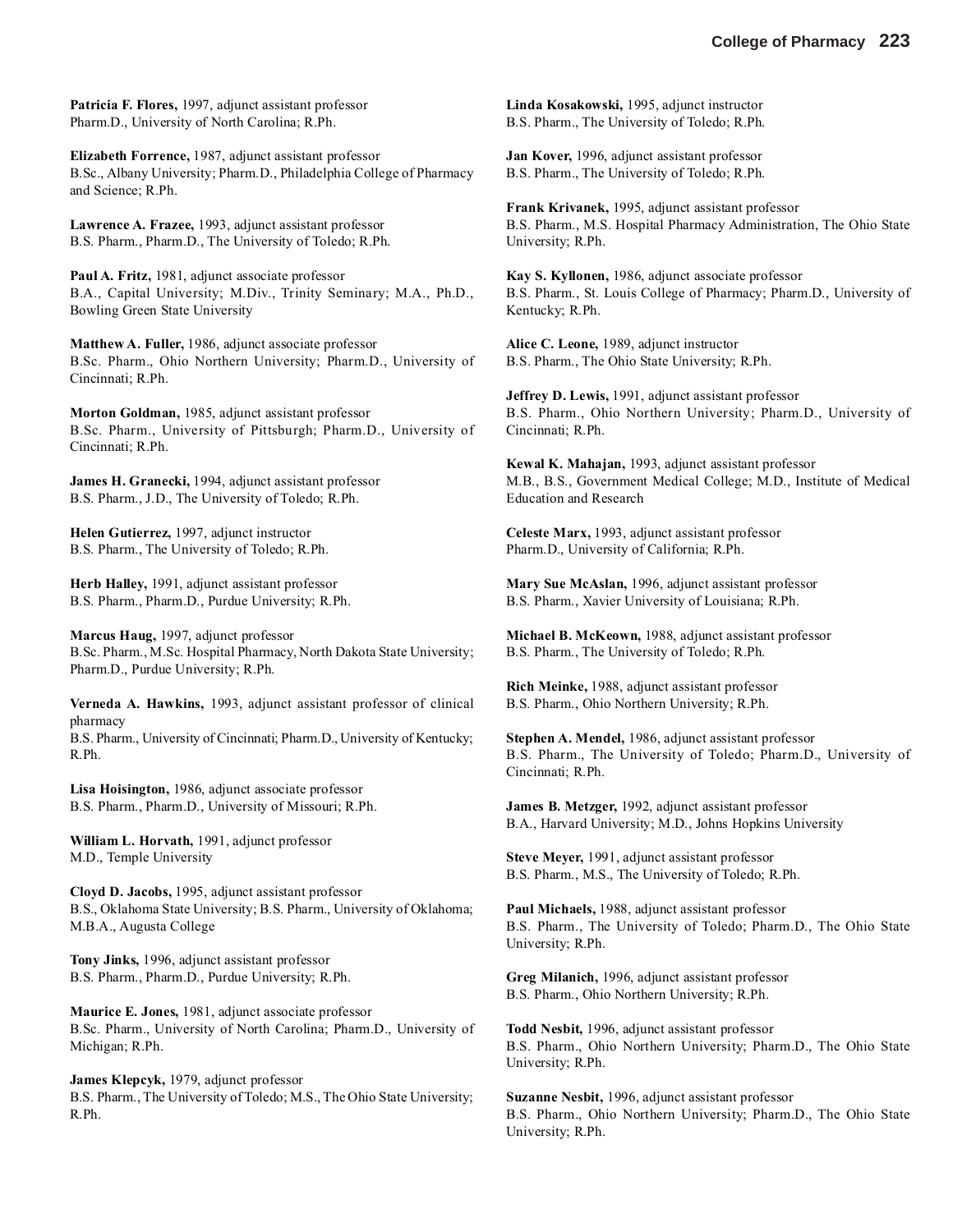### **224 College of Pharmacy**

**Deborah Newberry,** 1994, adjunct instructor B.S. Pharm., Butler University; R.Ph.

**William Owad,** 1988, adjunct associate professor B.S. Pharm., M.B.A., The University of Toledo; R.Ph.

**Doug Parr,** 1993, adjunct assistant professor B.S., Michigan State University; Pharm.D., University of Michigan; R.Ph.

**Michael L. Piccolo,** 1996, adjunct assistant professor B.S., Texas A & M University; Pharm.D., The University of Texas; R.Ph.

**Rob Plant,** 1991, adjunct assistant professor B.S. Pharm., University of Wisconsin; Pharm.D., Purdue University; R.Ph.

**Michael Powell,** 1991, adjunct associate professor B.S. Pharm., The Ohio State University; M.S., University of Maryland; R.Ph.

**Randy Pryka,** 1989, adjunct associate professor B.S. Pharm., The University of Toledo; Pharm.D., University of Utah; R.Ph.

**James L. Pullella,** 1983, adjunct associate professor B.A., The University of Toledo; M.P.H., University of Michigan

**Michael Reed,** 1993, adjunct associate professor B.S. Pharm., Pharm.D., University of Cincinnati; R.Ph.

**W. Edward Ruth,** 1993, adjunct instructor B.S. Pharm., The Ohio State University; R.Ph.

**Gregory Schepers,** 1995, adjunct assistant professor B.S. Pharm., North Dakota State University; Pharm.D., University of Michigan; R.Ph.

**Joseph Schiavone,** 1993, adjunct instructor B.S. Pharm., Ohio Northern University; B.A., Walsh College; R.Ph.

**Rob Shulman,** 1992, adjunct instructor B.S. Pharm., The University of Toledo; R.Ph.

**Steven R. Smith,** 1991, adjunct assistant professor B.S. Pharm., Ohio Northern University; M.S., The University of Toledo; R.Ph.

**Edwin J. Soeder,** 1982, adjunct field professor B.S. Pharm., The University of Toledo; R.Ph.

**Rex A. Speerhas,** 1993, adjunct assistant professor B.S. Pharm., Duquesne University; R.Ph.

**Thomas Stavenger,** 1996, adjunct assistant professor B.S. Pharm., University of Minnesota; R.Ph.

**Richard Stewart,** 1997, adjunct instructor of clinical pharmacy B.S. Pharm., University of Kentucky; R.Ph.

**Edward W. Strubel III,** 1993, adjunct assistant professor B.S. Pharm., Pharm.D., Purdue University; R.Ph.

**Michael L. Thomas,** 1995, adjunct instructor B.S. Pharm., The University of Toledo; R.Ph.

**Thomas J. Thompson,** 1994, adjunct assistant professor B.S. Pharm., University of Connecticut; M.S., The Ohio State University; M.B.A., Bowling Green State University; R.Ph.

**Sandra Tolbert,** 1987, adjunct assistant professor B.S. Pharm., Pharm.D., University of Kentucky; R.Ph.

**Keith W. Trettin,** 1996, adjunct assistant professor B.S. Pharm., M.B.A., The University of Toledo; R.Ph.

**Mary Elizabeth Usalis,** 1997, adjunct assistant professor of clinical pharmacy Pharm. D., Creighton University; R.Ph.

**Nancy E. Vendrell,** 1996, adjunct assistant professor B.S. Pharm., Duquesne University; Pharm.D., Medical University of South Carolina; R.Ph.

**David Waller,** 1981, adjunct associate professor B.S. Pharm., The University of Toledo; M.S., The Ohio State University; R.Ph.

**Cynthia Whalen,** 1995, adjunct assistant professor B.S. Pharm., Pharm.D., University of Kentucky; R.Ph.

**Ethel M. Wilcox,** 1980, adjunct professor B.A., Southern Oregon College; M.S., Ph.D., Bowling Green State University

**Melvin T. Wilczynski,** 1982, adjunct instructor B.S. Pharm., The University of Toledo; R.Ph.

**Laura Wilson,** 1996, adjunct assistant professor Pharm.D., University of Illinois - Chicago; R.Ph.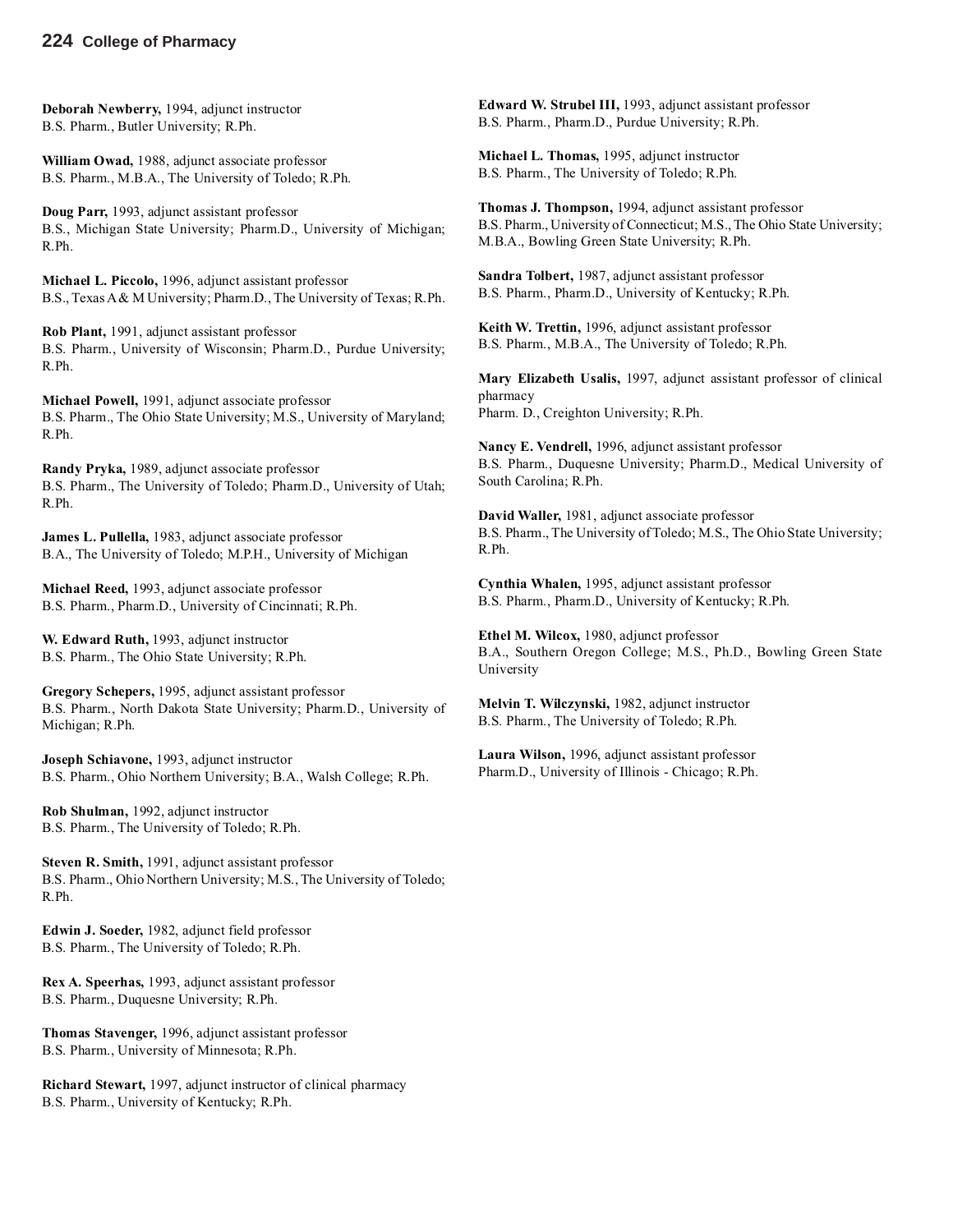## **Externship Faculty — Clinical Training Specialists**

Lynn Abbott, R.Ph. Rich Abel, R.Ph. Mary Abraham, R.Ph. Joe Adams, R.Ph. Jeannie Alexander, R.Ph. Marshall Allan, R.Ph. Thomas Altenberger, R.Ph. Kamal Amin, R.Ph. Charles Anderson, R.Ph. Thomas Arkwright, R.Ph. Steve Armatas, R.Ph. William Armbrecht, R.Ph. Dave Augustine, R.Ph. Susan Ayers, R.Ph. Norman Baciak, R.Ph. Misty Baehr, R.Ph. James Baker, R.Ph. Elizabeth Baishnab, R.Ph. Deb Bakle, R.Ph. Kara Balash, R.Ph. Kathleen Ballard, R.Ph. Kenneth Barker, R.Ph. Thomas Baron, R.Ph. Karen Beard, R.Ph. Lori Bettinger, R.Ph. Bruce Biggin, R.Ph. Rachel Bihn, R.Ph. Jay Billings, R.Ph. Christine Binder, R.Ph. Patricia Binggeli, R.Ph. Michelle Birdwell, R.Ph. Christine M. Blaho, R.Ph. Richard Bodeker, R.Ph. Edward Bolen, R.Ph. Bill Bonser, R.Ph. Charles Bork, R.Ph. Doug Boynton, R.Ph. Larry Brach, R.Ph. JoAnne Brickner, R.Ph. Gary Brown, R.Ph. George Brown, R.Ph. Craig Buell, R.Ph. Michael Burke, R.Ph. Nadia Buzky, R.Ph. Michael Calabrese, R.Ph. Sandra Carano, R.Ph. Linda Carney, R.Ph. Ronald Carns, R.Ph. Ralph Carroll, R.Ph. Deb Carter, R.Ph. Randell Carter, R.Ph. John Casale, R.Ph. Kathy Cather, R.Ph. Jodi Cawthorne, R.Ph. Tari Cecil, R.Ph. Jean Chandler, R.Ph. John Chudzinski, R.Ph. Anthony Ciaccia, R.Ph.

Lynn Clapper, R.Ph. Larry Clark, R.Ph. Pam Clegg, R.Ph. Jim Cole, R.Ph. Barb Connolly, R.Ph. Sabina Conroy, R.Ph. Harold Cooper, R.Ph. Anne Copeland, R.Ph. Violet Costoff, R.Ph. Larry Cowgill, R.Ph. Randy Crawford, R.Ph. Eric Cropp, R.Ph. Leslie Csernyik, R.Ph. Dennis Czesak, R.Ph. Rich D'Ati, R.Ph. Richard Dawson, R.Ph. Andrea Decker, R.Ph. David Decker, R.Ph. Traci Deckling, R.Ph. Amy Jo DeMarsh, R.Ph. Kristen DeSantis, R.Ph. Art DiGregorio, R.Ph. Tony Ditommaso, R.Ph. Cindy Dorety, R.Ph. Elaine Dunn, R.Ph. Mark Eason, R.Ph. Jan Edington, R.Ph. Dennis Eller, R.Ph. Kitty Ellis, R.Ph. Rick Ellis, R.Ph. Steven Endicott, R.Ph. Richard Engel, R.Ph. Ethel Esmond, R.Ph. Roy Eulberg, R.Ph. Alton Farmer, R.Ph. Ronald Feltz, R.Ph. Jon Fields, R.Ph. Erin Flemming, R.Ph. Kenneth Forren, R.Ph. Tim Fouts, R.Ph. Maria Fowler, R.Ph. Terry Fraker, R.Ph. Larry Frazee, R.Ph. Curtis Freede, R.Ph. Beth Frey, Pharm.D. Mark Friedman, R.Ph. Jennifer Fulmer, R.Ph. Patrick Kwok Fung, R.Ph. Don Gale, R.Ph. Karen Gallo-Willard, R.Ph. Elizabeth Garber, R.Ph. Richard Garcia, R.Ph. David Gardner, R.Ph. Christine Garrett, R.Ph. Mark Gatton, R.Ph. Karen Gerardi, R.Ph. Kathleen Geren, R.Ph. Scot Gherardi, R.Ph.

Terri Gibbons, R.Ph. Craig Gilt, R.Ph. Michael Gladieux, R.Ph. Connie Glowacki, R.Ph. John Gnatowski, R.Ph. Kimberly Goetz, R.Ph. Gerry Goodfriend,R.Ph. Mary Beth Gora-Byrd, Pharm.D. Jim Granecki, R.Ph. Scott Grant, R.Ph. Sue Gratz, R.Ph. Daniel Green, R.Ph. Mike Grieselding, R.Ph. Janet Griffin, R.Ph. Helen Gutierrez, R.Ph. Helene Hall, R.Ph. Don Halliday, R.Ph. Rochelle Hall-Rollins, R.Ph. Pete Hamilton, R.Ph. Jack Hansen, R.Ph. Jackie Hansford, R.Ph. Katherine Harder, R.Ph. Randy Harris, R.Ph. Dave Hegemier, R.Ph. David Hicov, R.Ph. George Hill, R.Ph. Chris Hoffman, R.Ph. David Hoffman, R.Ph. Kelly Holcomb, R.Ph. Ireatha Hollie, R.Ph. Neil L. Horn, R.Ph. Lisa Hoying, R.Ph. Michael Hoying, R.Ph. Robert Hunt, R.Ph. Gary Ingle, R.Ph. Thomas Iserman, R.Ph. Cloyd Jacobs, R.Ph. Alan Jaffe, R.Ph. Michael Jakubecz, R.Ph. Scott Jamieson, R.Ph. Daniel Jaquet, R.Ph. William Johnson, R.Ph. Diane Jones, R.Ph. Kim Jordan, R.Ph. Ann Kaighin, R.Ph. Gayle Kamm, R.Ph. Dan Karant, R.Ph. Cindy Kasperek, R.Ph. Mark Keckler, R.Ph. Dave Kevorkian, R.Ph. Bruce Kiacz, R.Ph. Michael Kitz, R.Ph. Lori Kiser, R.Ph. Barry Klein, R.Ph. Ed Klein, R.Ph. Joyce Knight, R.Ph. Molly Knostman, R.Ph. Randal Koch, R.Ph.

John Kolasinski, R.Ph. Alison Kollias, R.Ph. Beverly Kolva, R.Ph. Phillip Korczynski, R.Ph. Linda Kosakowski, R.Ph. Maija Kraemer, R.Ph. Lisa Kreibel, R.Ph. Floyd Krieghoff, R.Ph. Mike Krugh, R.Ph. Carol Krzyston, R.Ph. Rob Kubasak, R.Ph. Jay Kuhn, R.Ph. Kevin Kulczak, R.Ph. Todd Kurek, R.Ph. Leon Kwait, R.Ph. Stephanie Kyle, R.Ph. Lous C. Kynard, R.Ph. Brad Laboe, R.Ph. Jim Lambert, R.Ph. Carla Lamson, R.Ph. Melissa LaMunyon, R.Ph. Tim Lanese, R.Ph. Carol Langenderfer, R.Ph. Laura Lautenschleger, R.Ph. Todd Leopold, R.Ph. Rich Levine, R.Ph. Joel Levitan, R.Ph. Dale Lewis, R.Ph. Robert Lewis, R.Ph. Stan Lloyd, R.Ph. Maryjo LoPresti, R.Ph. Carl J. Lorubbio, R.Ph. Beth Lucas, R.Ph. Donald Luidhardt, R.Ph. James Mackiewicz Sr., R.Ph. James Mackiewicz Jr., R.Ph. Jacqueline Mallett, R.Ph. Robert Maluso, R.Ph. Lauren Manning, R.Ph. Deborah Marciniak, R.Ph. Beth Martin, R.Ph. Les Maugel, R.Ph. Dan Mayo, R.Ph. Bill McCall, R.Ph. Linda McCall, R.Ph. Sue McIntyre, R.Ph. Roger McKinstry, R.Ph. Linda McMaster, R.Ph. Martin McNeill, R.Ph. Marti Meeker, R.Ph. John Melonakos, R.Ph. Tina Melonakos, R.Ph. Teresa Merriman, R.Ph. Jan Middaugh, R.Ph. Valda Miezitis, R.Ph. Joyce Miller, R.Ph. Philip Miller, R.Ph. Scott Mincher, R.Ph.